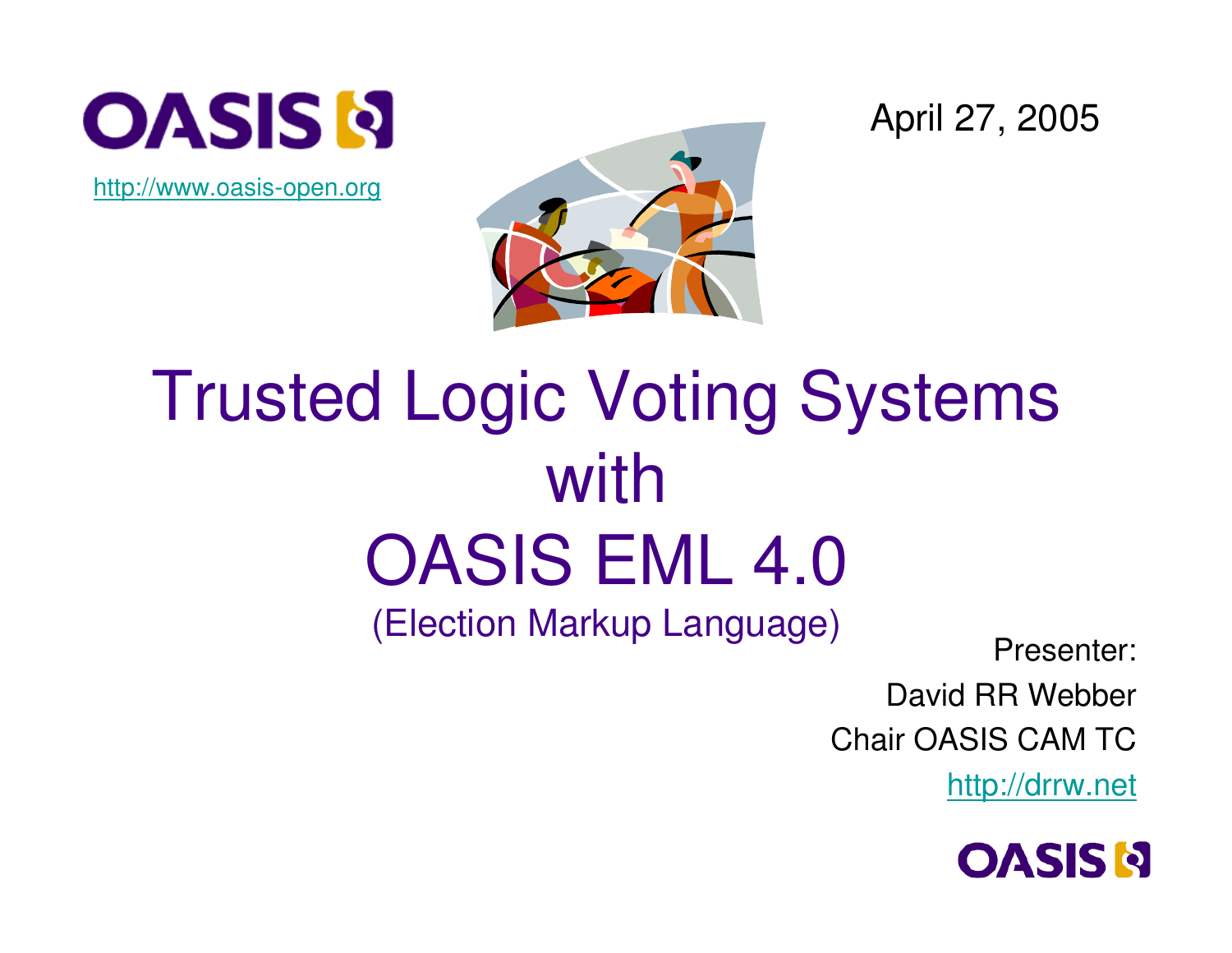#### **Contents**

- **Trusted Logic Voting (TLV)**
	- –Needs, Approach and Implementation
- **Using OASIS EML**
	- **Links of the Common** – History, Overview, Processes, Transactions
- **Applying OASIS EML**
	- and the state of the Example process steps and actions
	- **Links of the Common**  $-$  Supporting US-style elections
- **Summary**

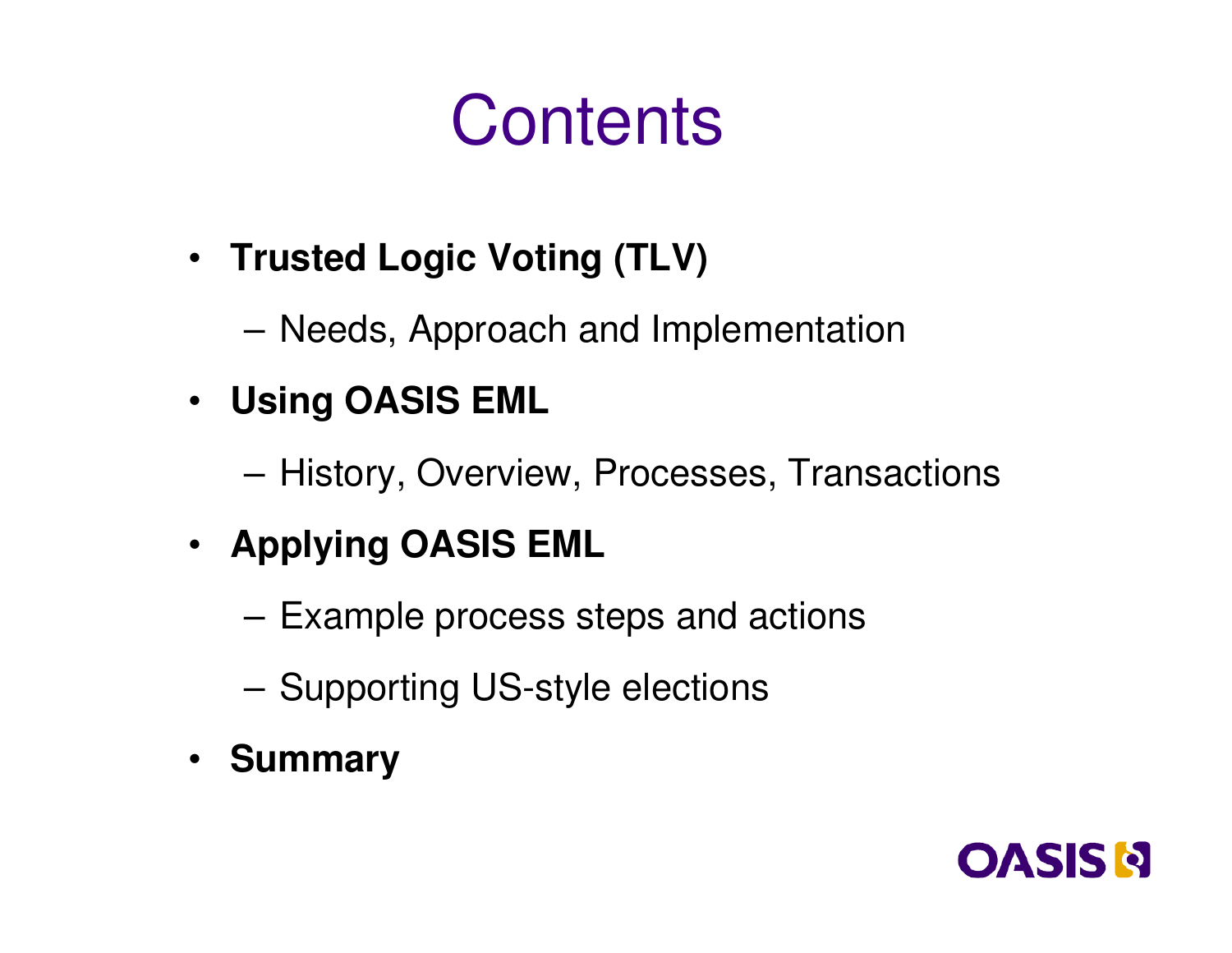# Trusted Logic Voting Needs

- How can we ensure the voting machine does not cheat on the human operator who cannot "see inside"?
- How can we know that every vote is counted as cast?
- If you have two parties that you cannot trust, how do you create <sup>a</sup> process that works between the two – in <sup>a</sup> way that if either cheats you will know?
- How can you create an audit trail that allows 100% crosschecking while keeping voter privacy?
- Use existing work in the field on multi-party *trusted logic process (*e.g. MIT approach using the "Frog Principle"\*)

\*see: http://www.vote.caltech.edu/media/documents/vtp\_WP2.pdf

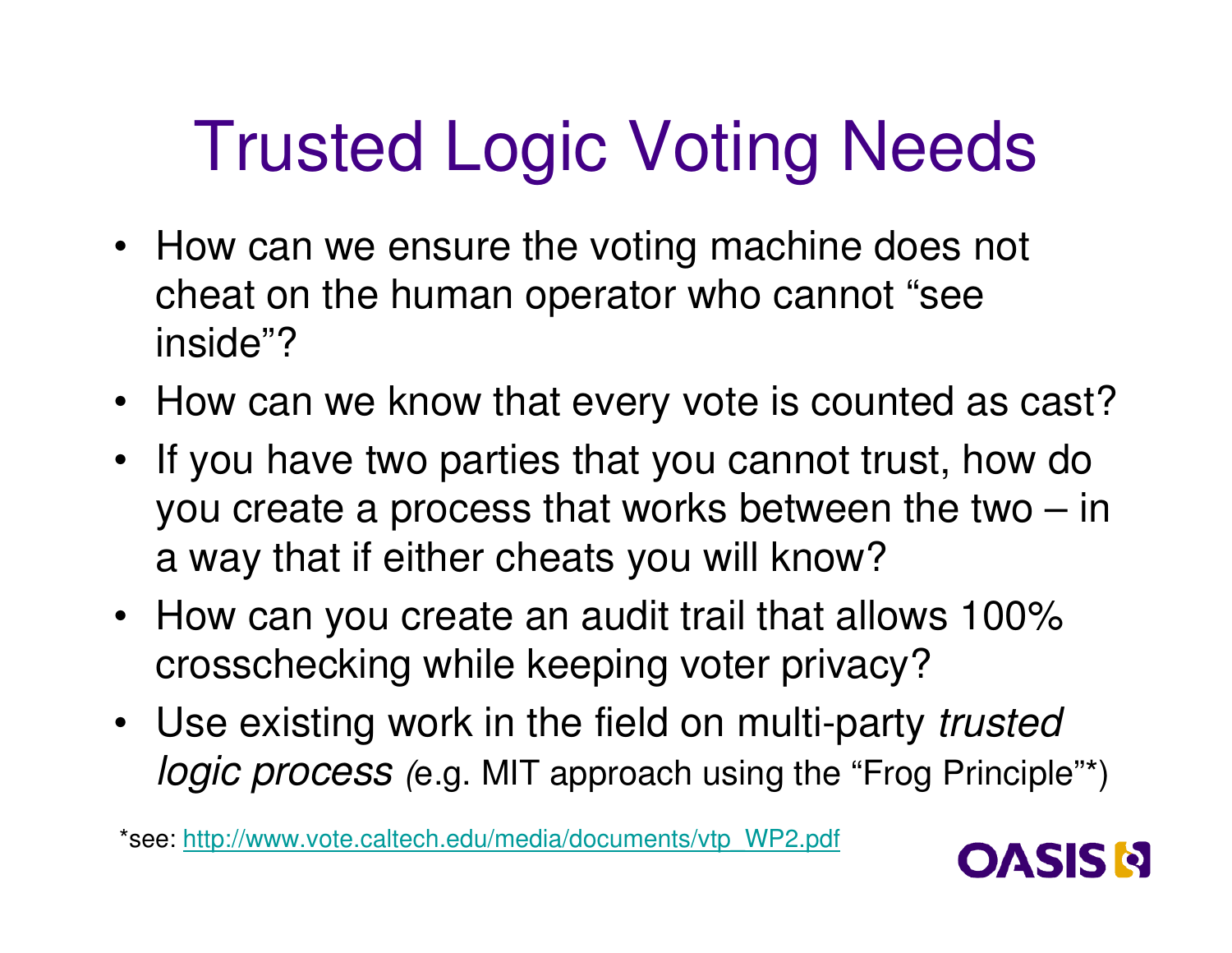#### Trusted Logic Concept

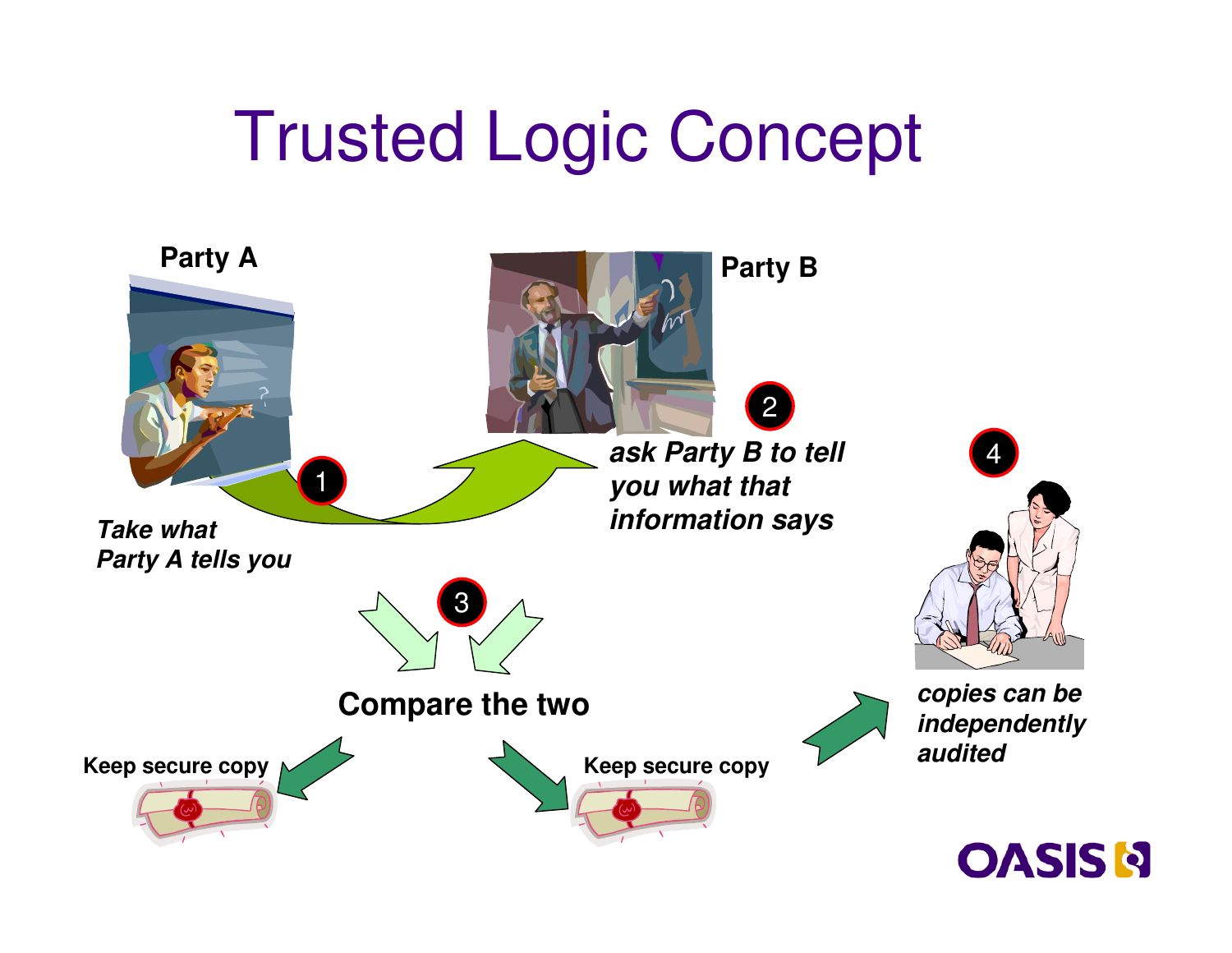#### Trusted Logic Applied to Voting

- $\bullet$ **First party creates record of the voters' choices**
- $\bullet$ **Voter selection information transferred to second party**
- • **Second party then confirms what the first party did and displays that information for the voter to confirm**

#### • **Confirmation uses write-once technology**

- paper ballots (preferred medium today)
- or "digital-paper" liquid crystal plastic that machine "writes" to and human can read\*
- or write-once digital chips that insert into <sup>a</sup> computer slot (MIT "frogs")

#### • **Process completes with three records retained**

- –What the first party said they did
- – $-$  The copy they passed to the second party
- **Links of the Company** What the second party displays to the voter (printed as paper ballot)

#### • **Auditor can compare all three records – to ensure they match**

too costly today – but maybe within fifteen years time will be as cheap and easy to handle as paper. \*

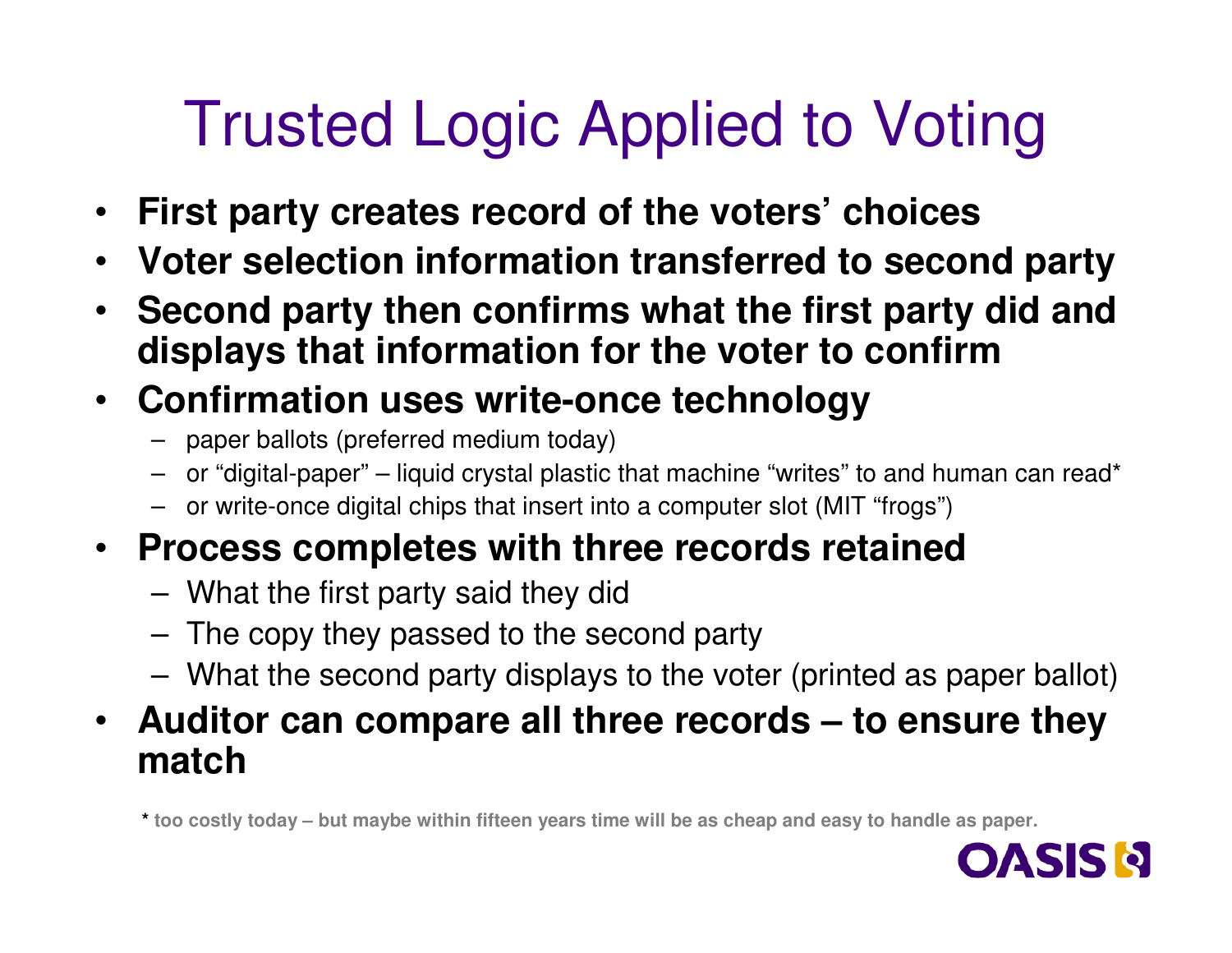## US Voting System Example



*-Trusted Logic Voting in action -*

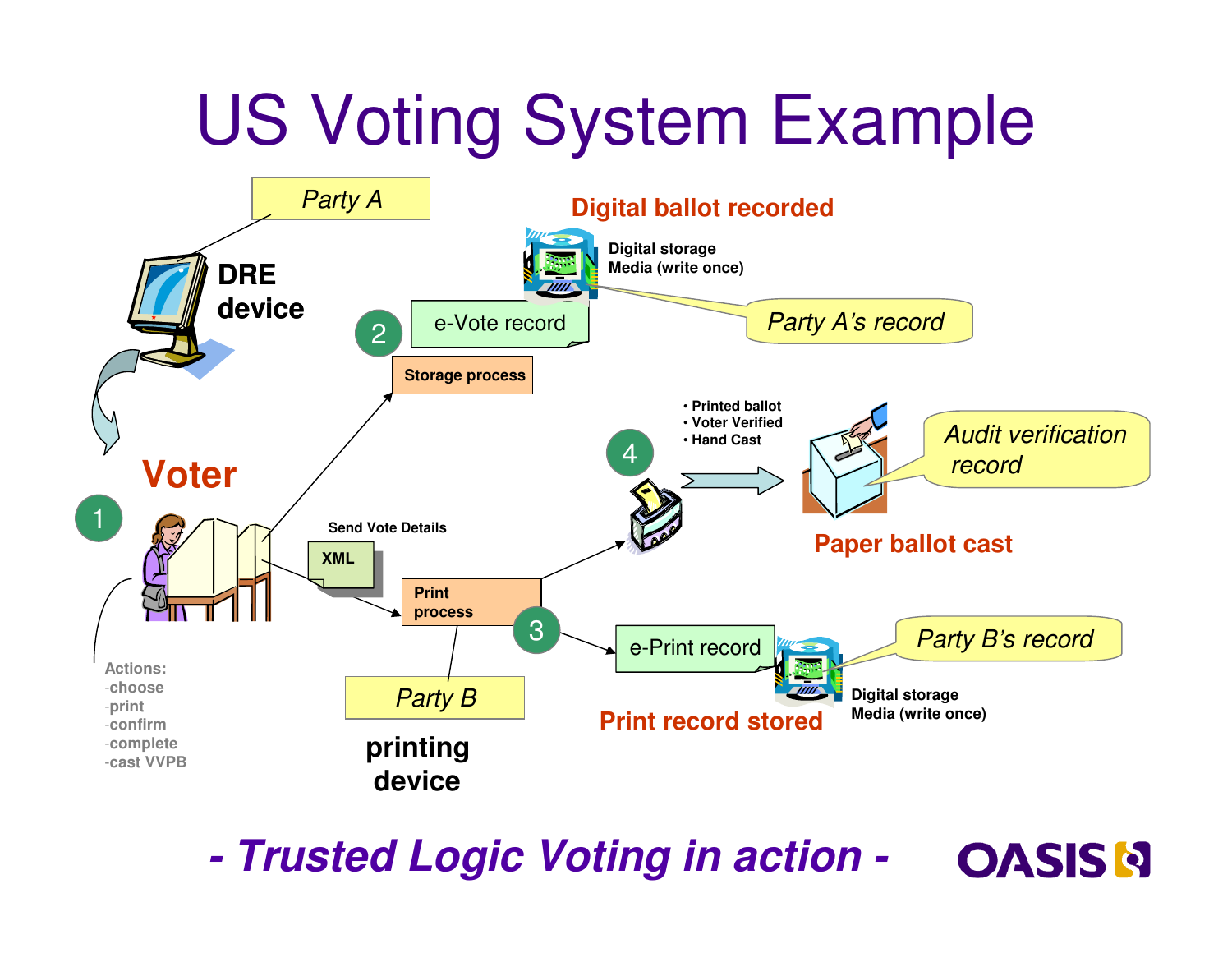#### Core Trust Principles

- •Verifiable paper ballots
- Matched e-Vote electronic records
- •Electoral roll of voter participation
- •Private and anonymous
- Secure 100% tallying and crosschecking
- •Easy for citizens to understand

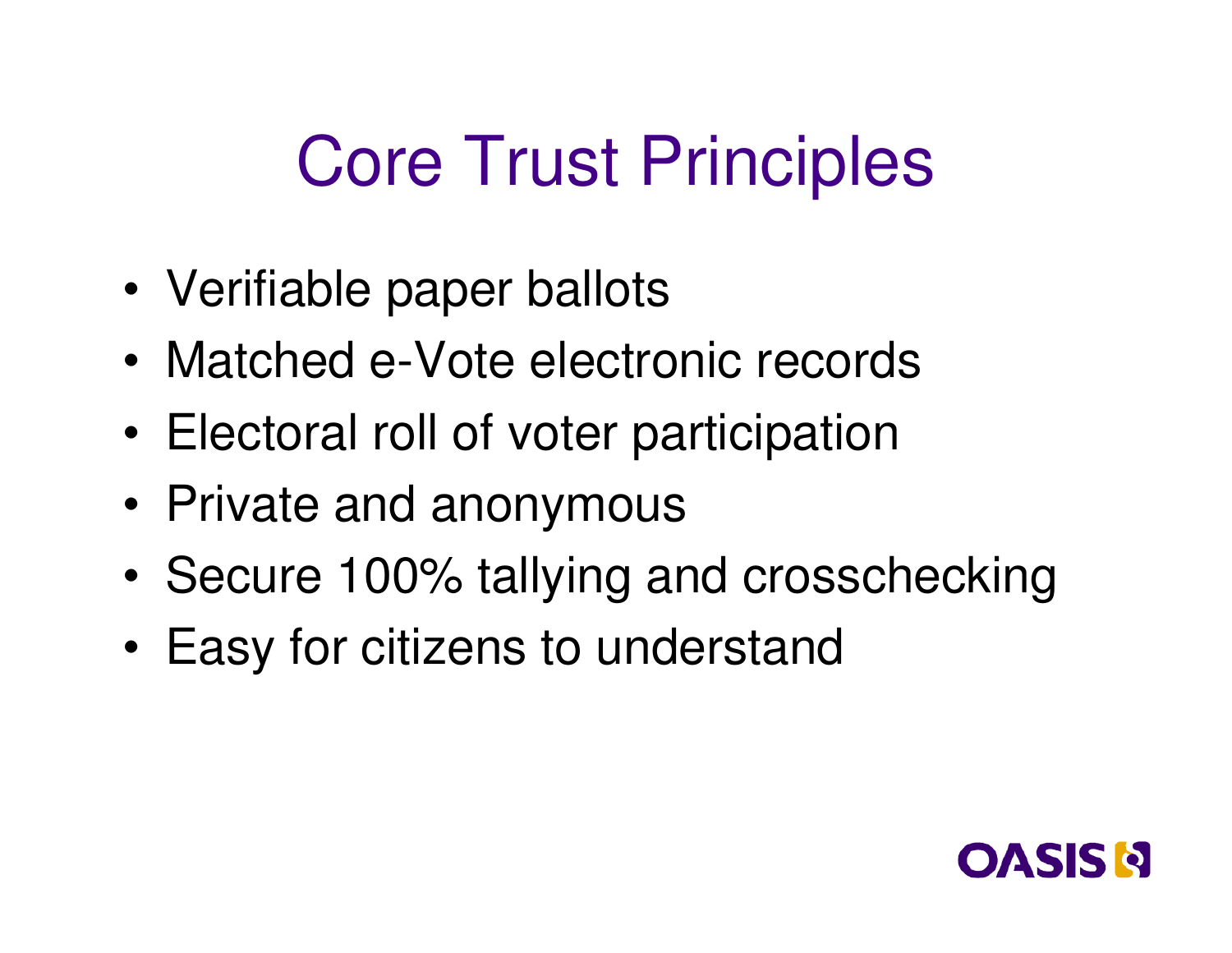## Three Pillars of Trust

- Electoral Roll
	- – managed by election officials and administered by voting staff
	- –process designed to ensure anonymous vote
- •• Electronic voting records
	- –– generated by voter using voting system
	- –– digitally recorded and stored by voting system
- •• Matching Paper voting records
	- –– generated by voter using voting system
	- –manually cast or mailed by voter

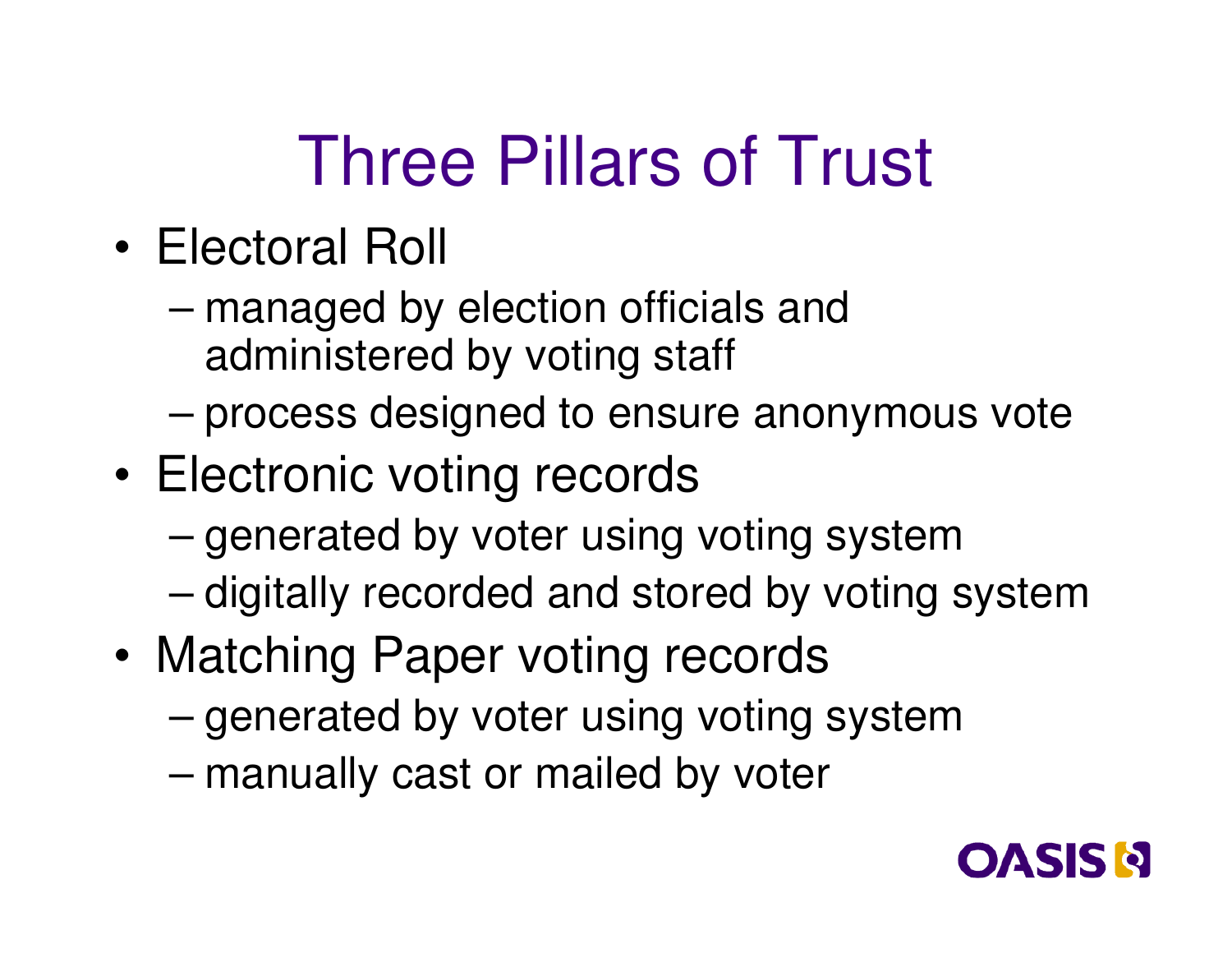## Fundamentals of Trust

- 100% audit and comparison every time of all three Trusted Pillar counts to produce <sup>a</sup> certified election result
- Separation required between each step of the process; the trusted logic process is applied between the electronic and paper vote handling
- No single system can control or access more than one of the Trusted Pillars processing – each has to be distinct
- Every paper vote record is scanned and counted; every matching electronic vote is stored and then separately tallied

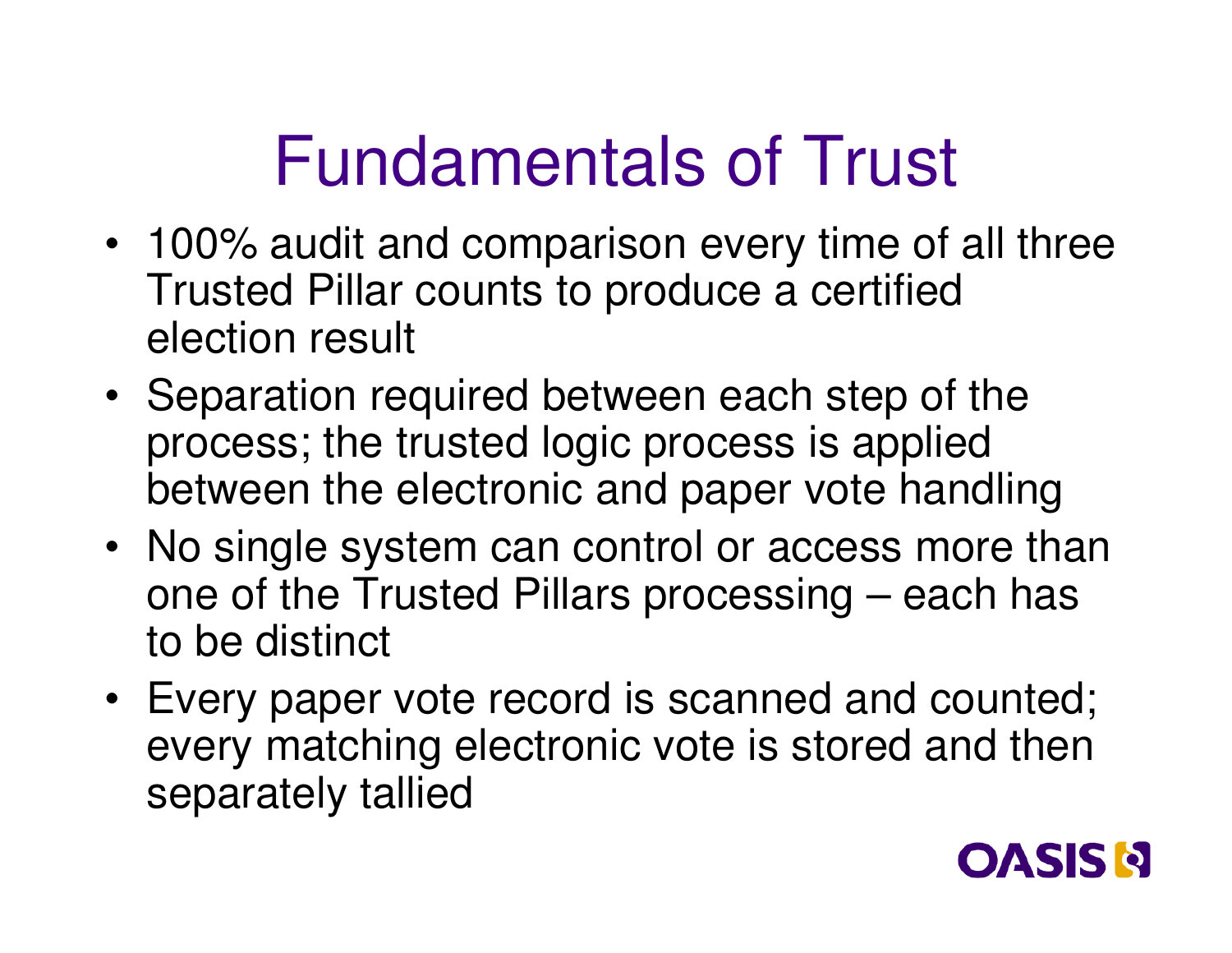# Ensuring Timely Results

- To be trusted elections must be able to produce timely answers and results
- 100% audit and comparison of three counting sources provides this "real time" analysis during voting and immediately after the balloting closes
- Avoids recrimination, legal challenges and uncertainty that is introduced by today's partial audits only
- Identifies and traces operational issues (machine problems or operator errors) and resolves them
- Allows confidence in declared results of elections

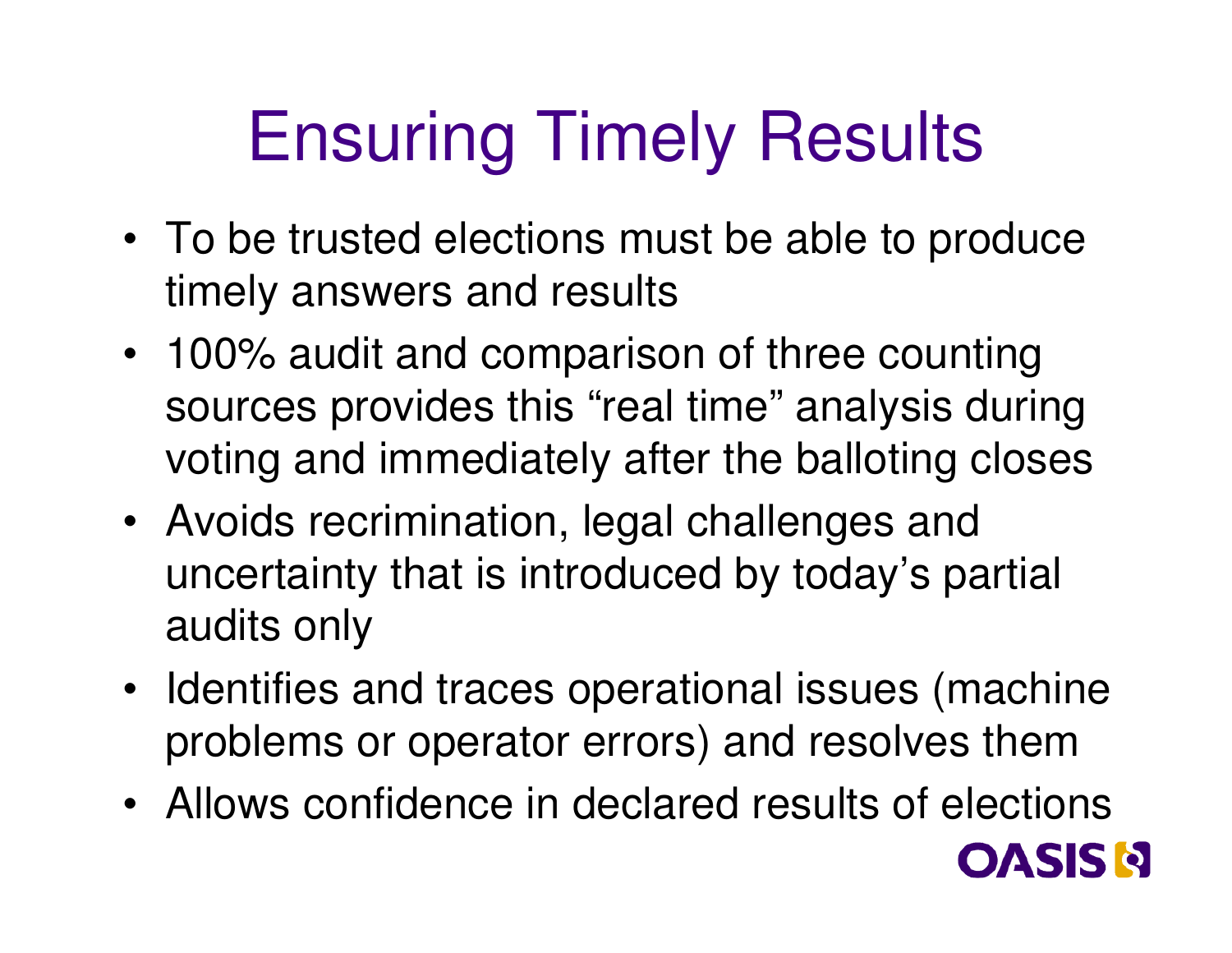#### Balancing information capture

- A trusted logic process allows the minimum effective information collection to effect a secure voting process
- Too much information compromises anonymous voting in subtle ways
- Too little information prevents effective audit trails
- Example: stamping votes with machine IDs good idea or bad idea?
- Next we look at how OASIS EML 4.0 instructs on the information exchange details…

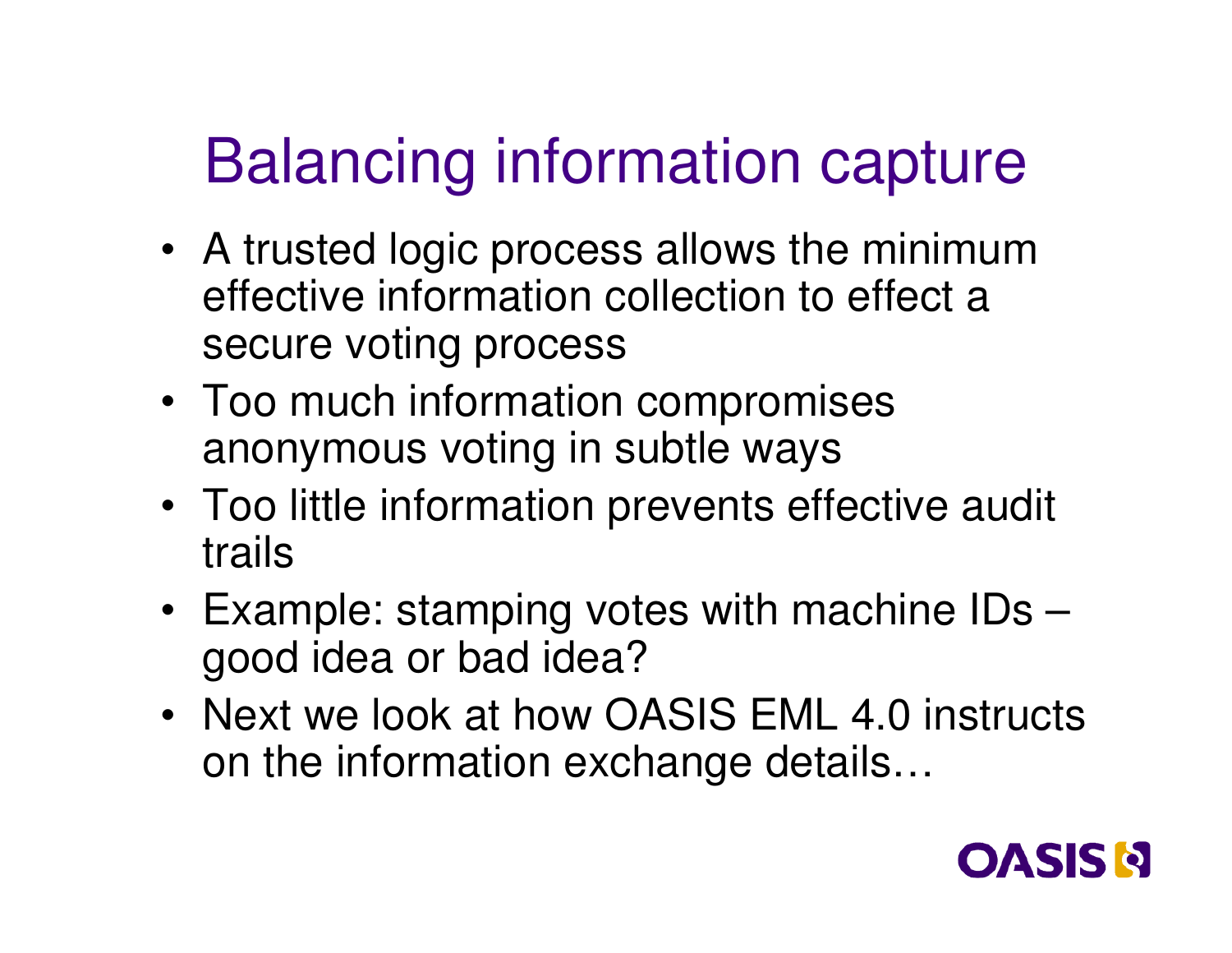#### **OASIS N** Quick Overview of EML

- History
	- Work begun in May 2001
	- Charter: To develop a standard for the structured interchange of data among hardware, software, and service providers who engage in any aspect of providing election or voter services to public or private organizations
	- UK government has implementations:
		- UK Local Election pilots held in May 2003.
	- <u>http://www.oasis-open.org/committees/election</u>
- Council of Europe Endorsement



- Council of Europe Ministers have endorsed the evoting recommendations and with that the use of EML <u>http://europa.eu.int/ida/en/document/3294/358</u>
- EML 4.0 is a committee draft for review and comment, other countries in Europe now exploring use

Overview of EML and processing: http://www.idealliance.org/papers/xmle03/slides/spencer/spencer.ppt

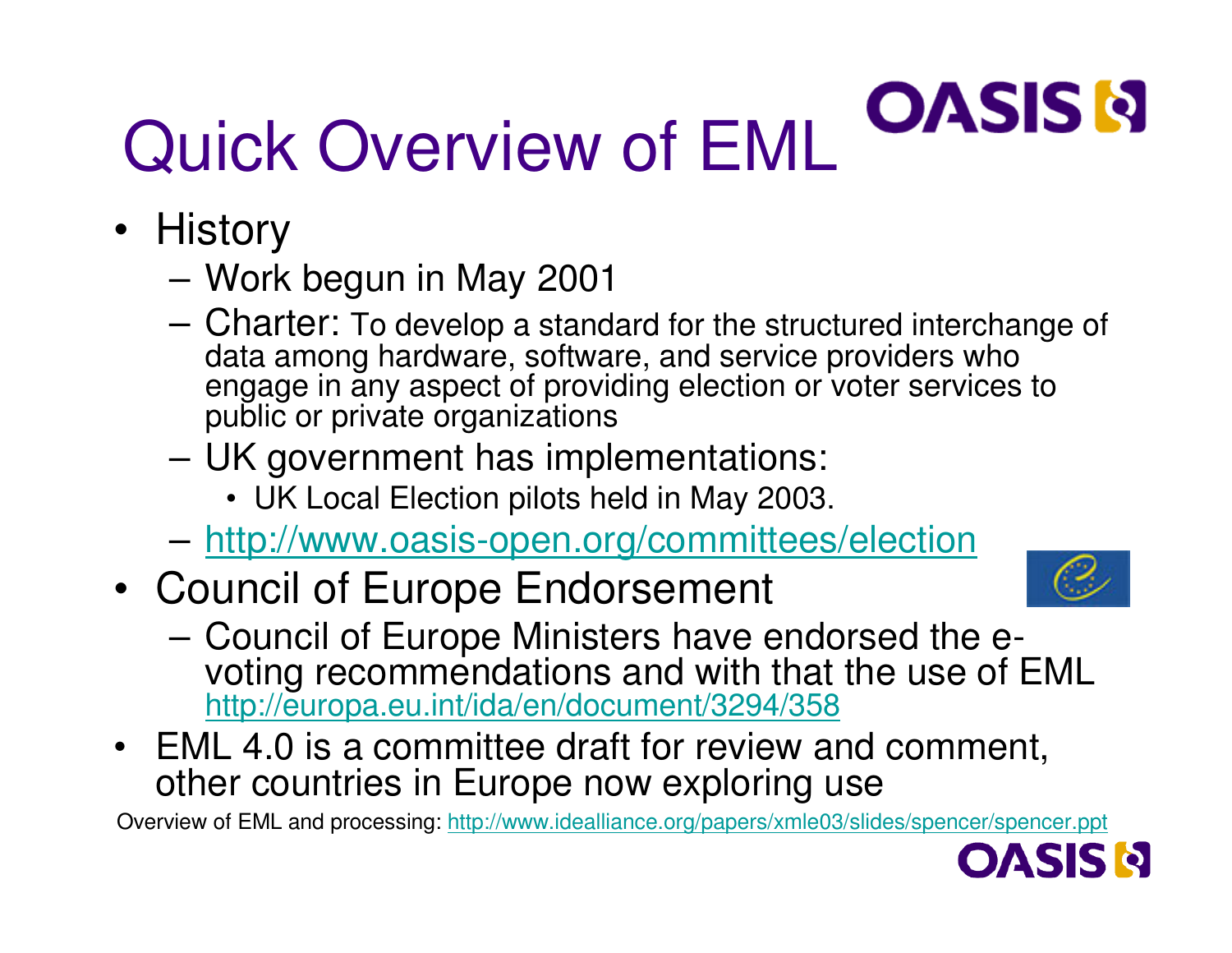#### Categor y Overview of EML

One or more XML schemas series are provided to support each general process area:

- Pre election
	- Election (100)
	- Candidates (200)
	- Options (600)
	- Voters (300)
- Election
	- Voting (400)
- Post election
	- Results (500)
	- –Audit
	- Analysis

Some functions belong to the whole process and not to a specific part:

- Administration Interface
- Help Desk

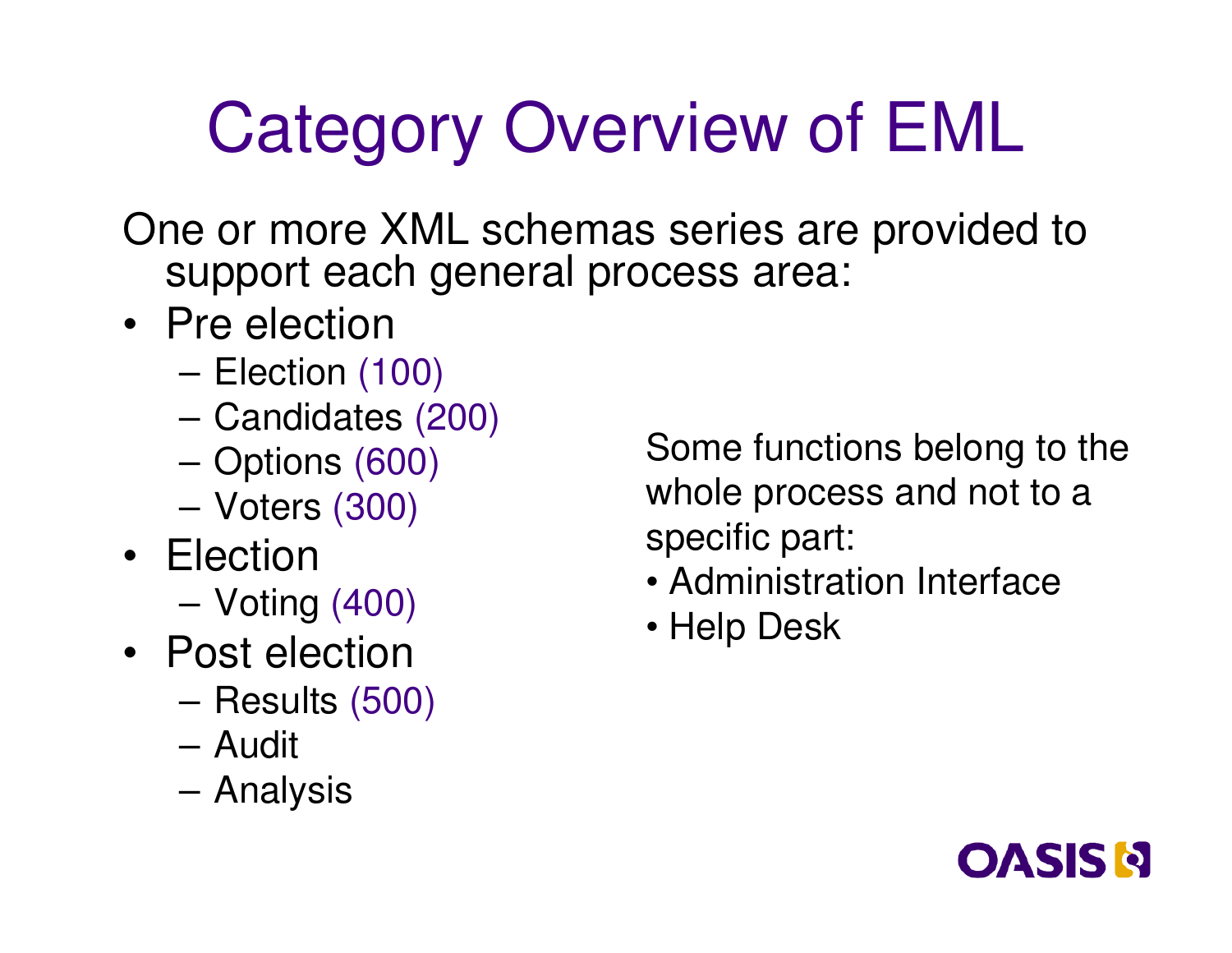#### Selected EML 4.0 Transactions

| <b>Schema Name</b>                    | <b>Purpose</b>                                                                                                                   |
|---------------------------------------|----------------------------------------------------------------------------------------------------------------------------------|
| EML 110 - election event              | Information about an election or set of elections. It is usually used to<br>communicate information from the election organizers |
| EML 210 – candidate nomination        | Used to nominate candidates or parties, consenting or withdrawing                                                                |
| EML 230 – candidate list              | Contest and candidates details                                                                                                   |
| $EML 310 - \text{voter registration}$ | Used to register voters for an election                                                                                          |
| EML 330 – voter election list         | Details of actual voters for an election                                                                                         |
| $EML 340 -$ polling information       | Notification to voter of an election, their eligibility and how to vote                                                          |
| $EML$ 410 – ballot                    | Describes the actual ballot to be used for an election                                                                           |
| EML 420 – voter authentication        | Used for voter authentication during a voting process                                                                            |
| $EML$ 440 – cast vote                 | Actual record of vote cast                                                                                                       |
| EML 460 - votes group                 | Group of votes being transferred for counting                                                                                    |
| $EML$ 480 – audit log                 | Documents access to voting records and reason                                                                                    |
| EML 510 - count                       | Results of election contest(s) and counts                                                                                        |
| EML 520 - result                      | Communicating specific result details on candidates and elections                                                                |

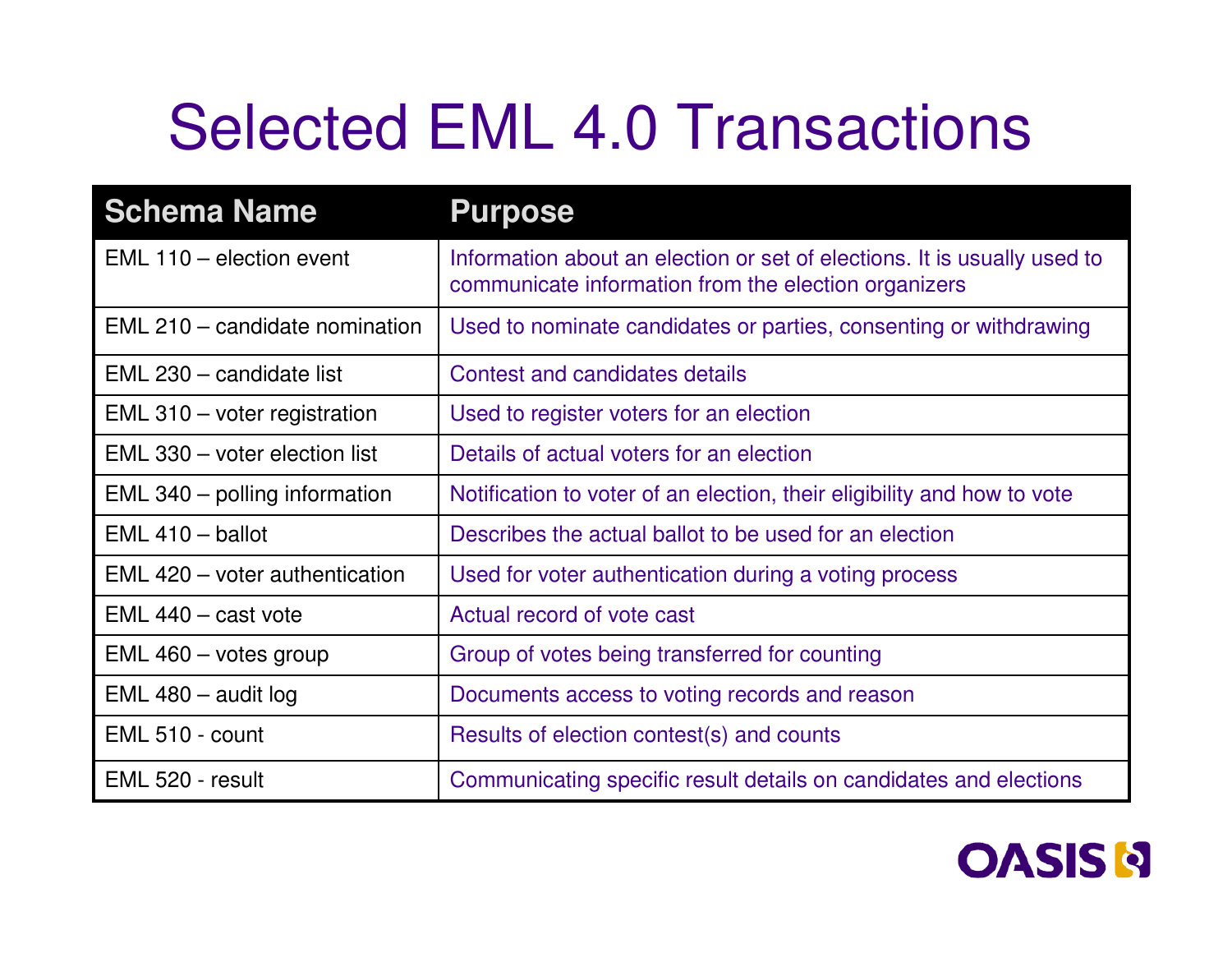#### OASIS EML 4.0 transaction use

- Electoral Roll **(EML 310, 330, 340)**
	- and the state of the managed by election officials and administered by voting staff
	- and the state of the process designed to ensure anonymous vote
- Electronic voting records **(EML 440, 460, 480, 510)**
	- – $-$  generated by voter using voting system
	- **Links of the Common** digitally recorded and stored by voting system **(EML 510)**
- Matching Paper voting records **(EML 440, 480)**
	- – $-$  generated by voter using voting system
	- and the state of the manually cast or mailed by voter
	- **Links of the Common** scanned electronically **(EML 440, 480, 510)**

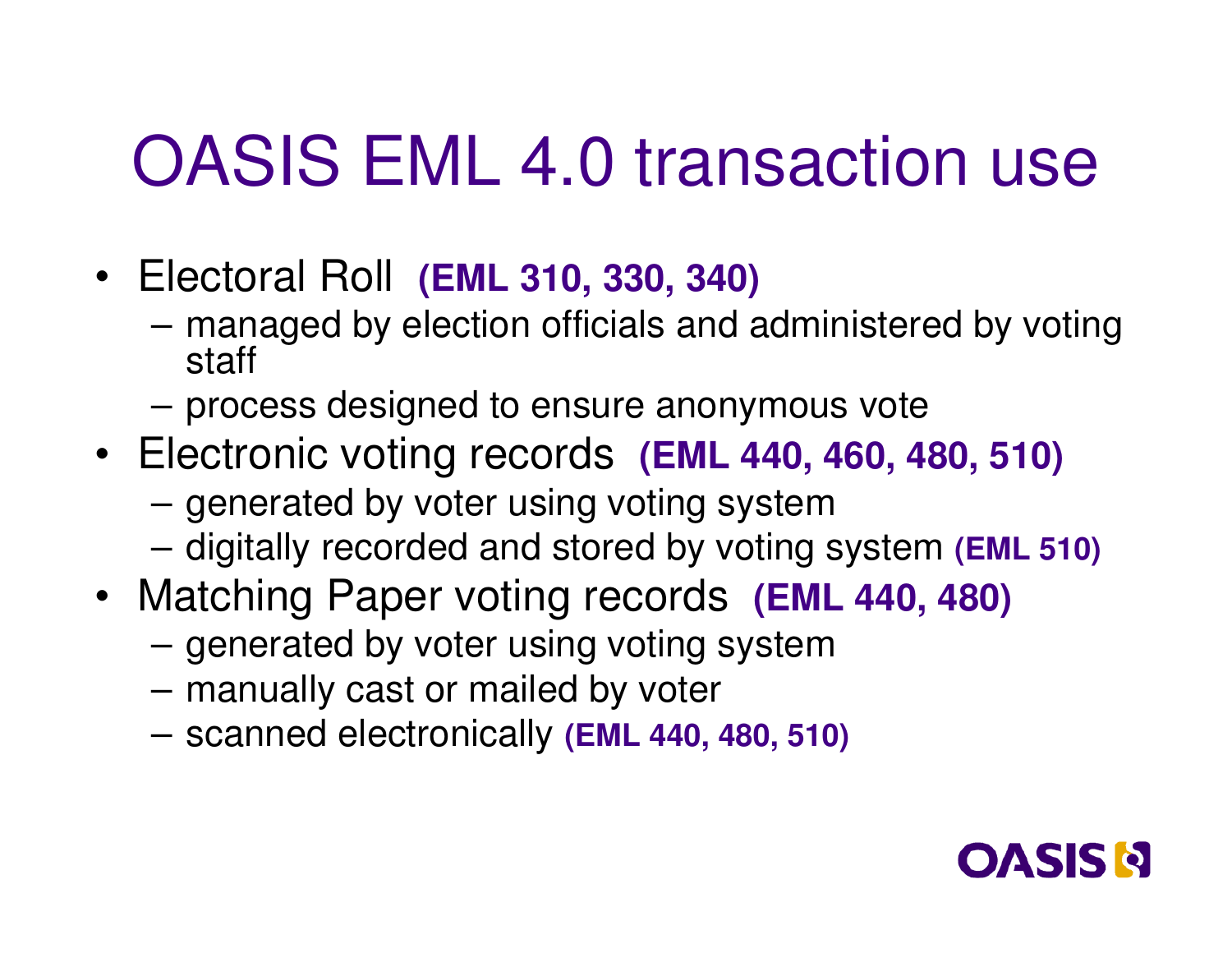## EML and US Voting Example



*-Using EML formats in action -*

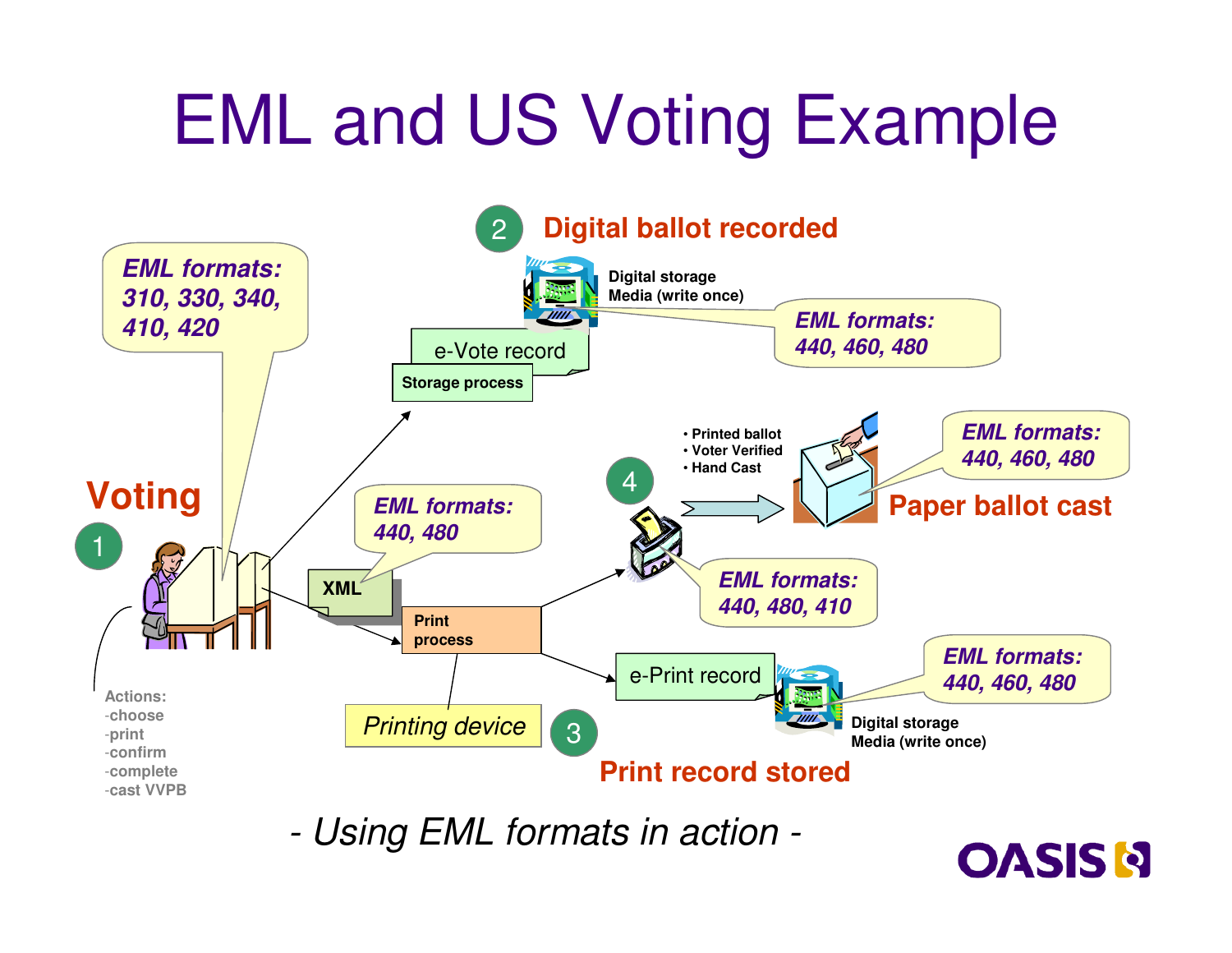## Reality of real-world voting

- Good solutions have to be adaptive and survive in <sup>a</sup> complex unpredictable world; they have to administer well
- Today's paper-based voting have <sup>a</sup> culture around them and years of operational lessons learned
- Need to have formalized documented procedures
	- – Council of Europe Ministers have endorsed the comprehensive steps for e-voting recommendations and with that the use of EML http://europa.eu.int/ida/en/document/3294/358
- Expecting 100% perfection is unrealistic; trusted system has to be <sup>a</sup> best case – that allows people to be able to diagnose events and occurrences, e.g.:
	- **Links of the Company**  $-$  someone forgot a voting card left in a voting machine
	- – $-$  the machine jammed; the disk is unreadable
	- **Links of the Company** someone keyed in the wrong setup code
	- **Links of the Company**  $-$  the computer hardware failed

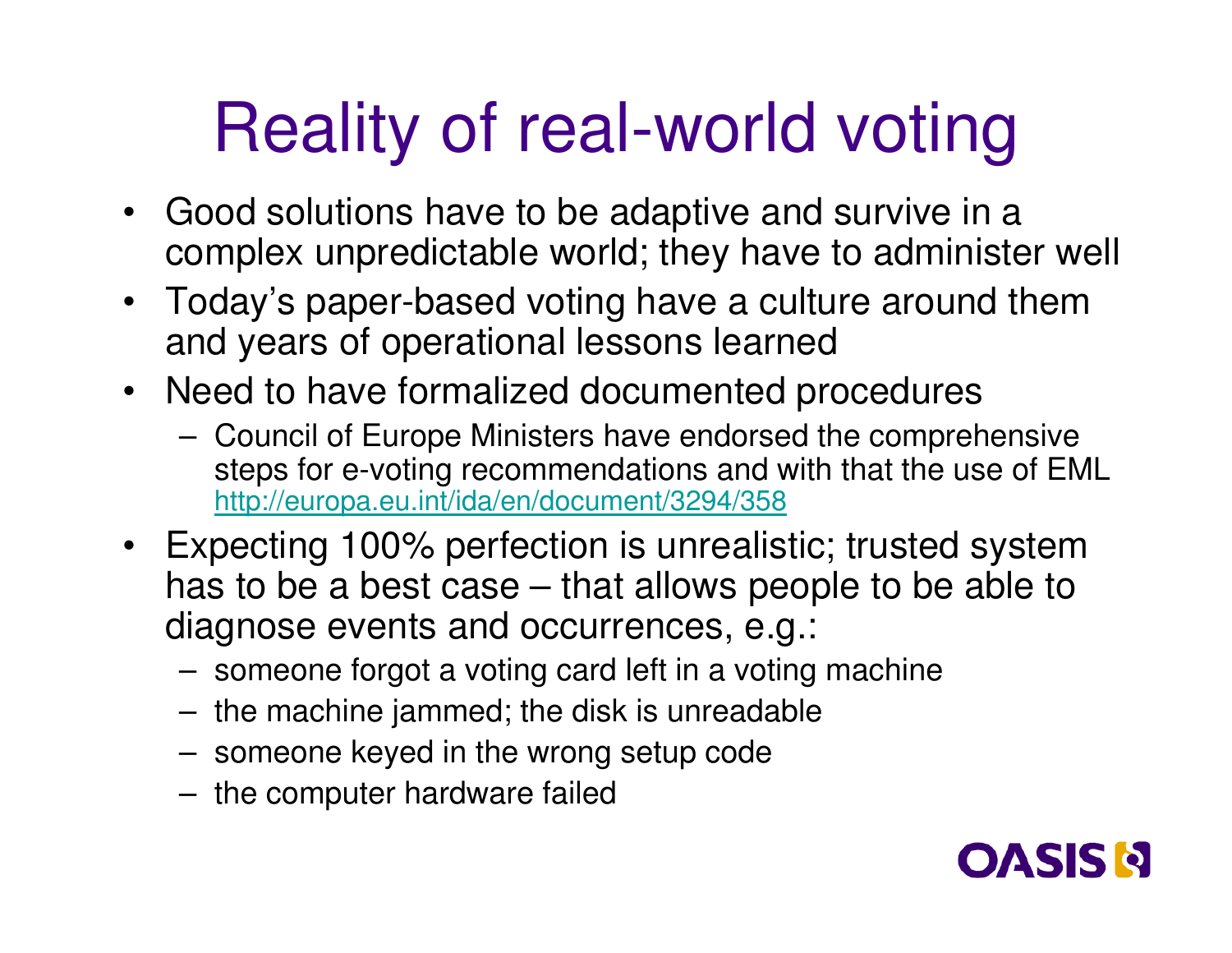#### EU Procedures\* (Processing Layers)

Items covered:

- •Electoral roll and voter registration
- •Voting process
- •Counting process
- Verification and Certification
- •Equipment deployment, setup and control

**\*see: http://www.coe.int/T/e/integrated\_projects/democracy/02\_Activities/02\_e-voting/01\_Recommendation/default.asp#TopOfPage**

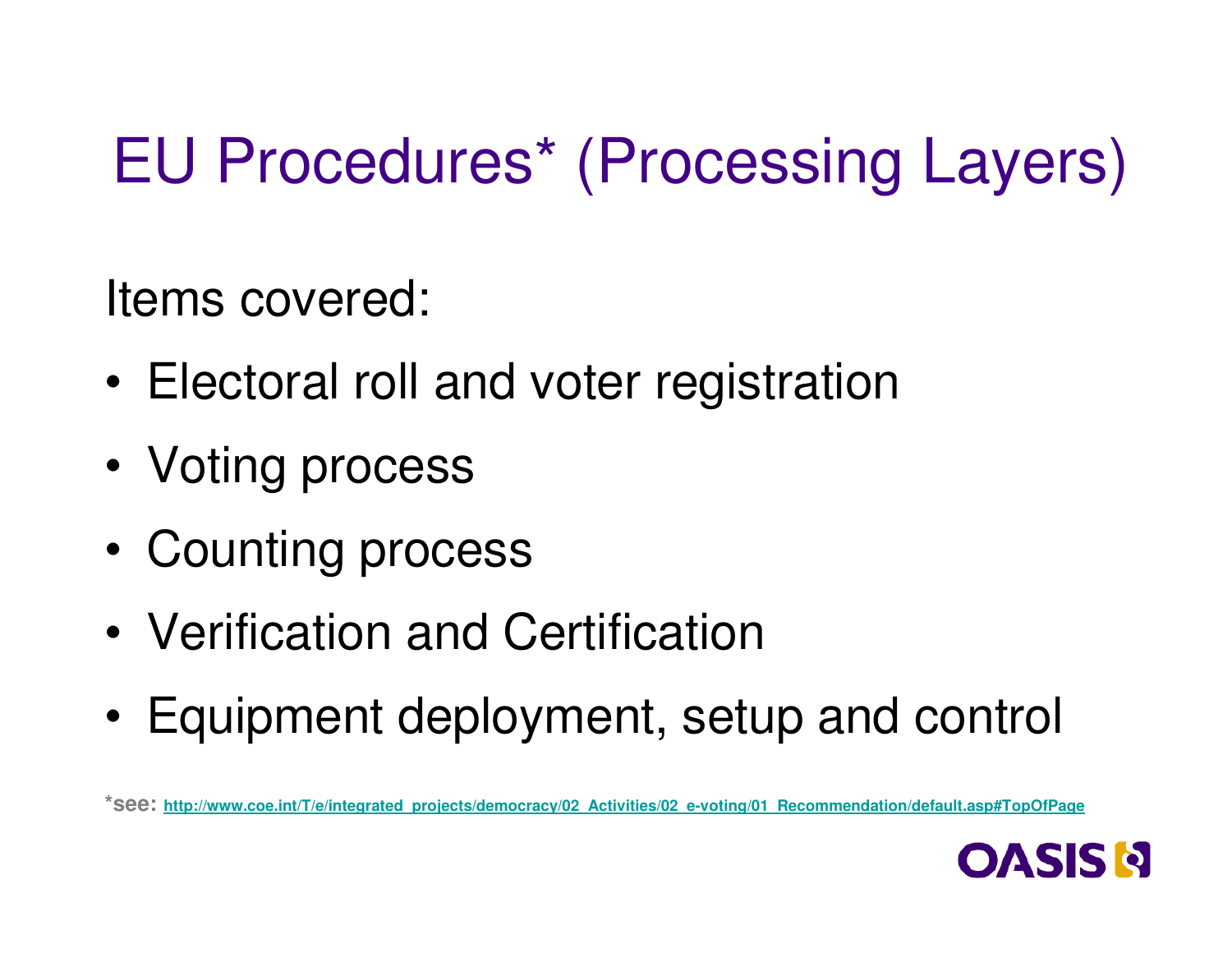#### EU Procedures – clarifying items (1)

#### These trusted logic items should be added:

- 1. Explicit reference to the importance of using write-once media for vote recording - either paper or digital
- 2. Need for voters to be able to physically verify their vote directly via paper ballot or equivalent physical representation of an actual ballot - not an electronic ephemeral representation, and to cast that physical representation by hand
- 3. Need to separate the layers of the process so the same component provider is not doing all vote creating, printing, and counting the total votes (no single solution provider)
- 4. Need to use trusted logic principle so that the voter can verify that the digital voting choice recorded matches the physical voting choice they selected

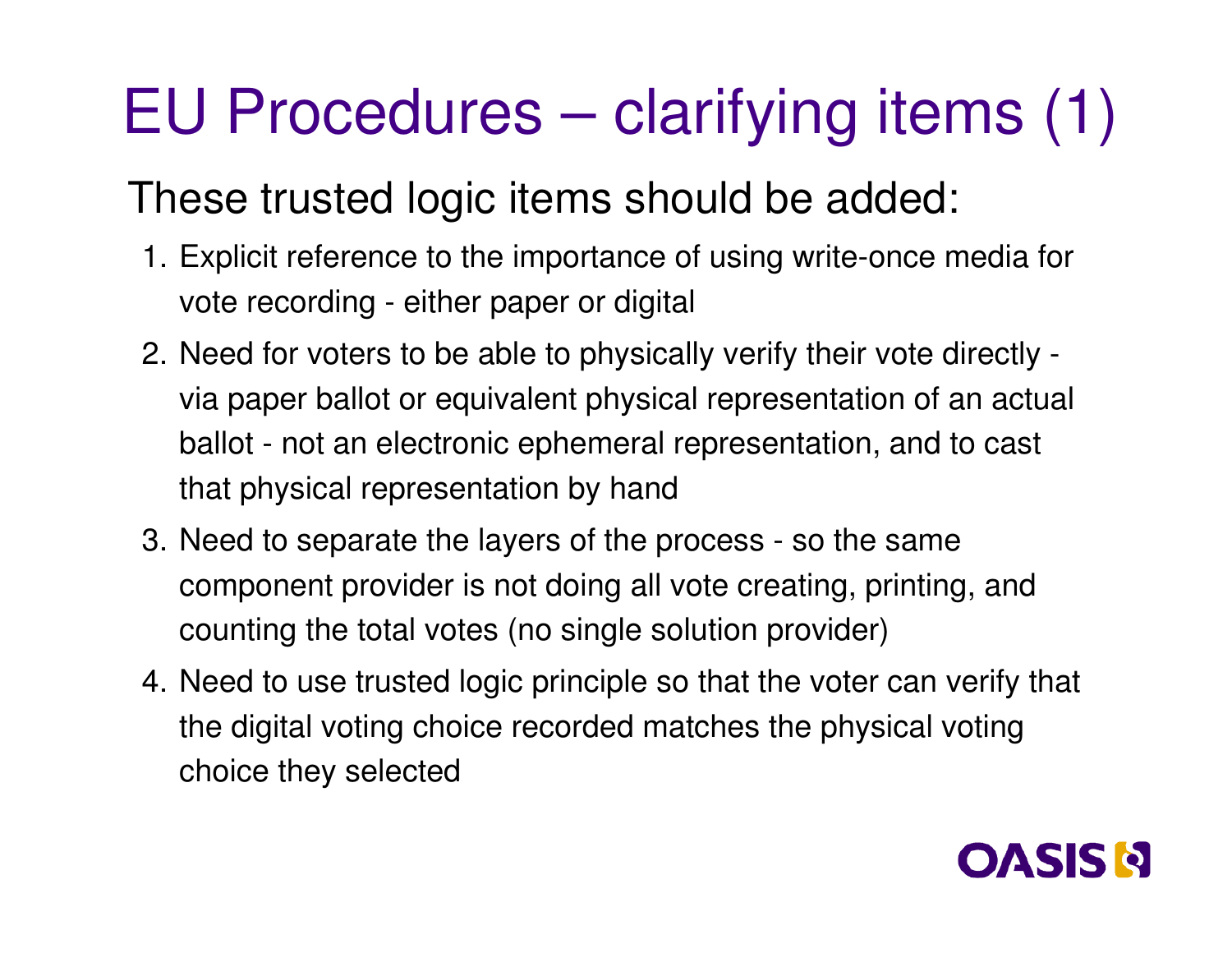#### EU Procedures – clarifying items (2)

#### These ballot processing items should be added:

- 5. Need to compare 100% of all counts electronic and physical ballot counts and electoral record counts to ensure they tally\*
- 6. Explicit call-out of the need to avoid sequential processing information compromising vote privacy and anonymity
- 7. Explicitly call-out that overall election counts should be tallied independently for each of the sources - electoral roll, digital votes, and voter verified (paper) ballot counts (after scanning - EBI - Electronic Ballot Imaging\*\*).

**\* More in-depth technical operation level discussions here: http://gnosis.cx/publish/voting/privacy-electronic-voting.pdf**

**\*\* Electronic Ballot Imaging - http://www-128.ibm.com/developerworks/xml/library/x-matters36.html**

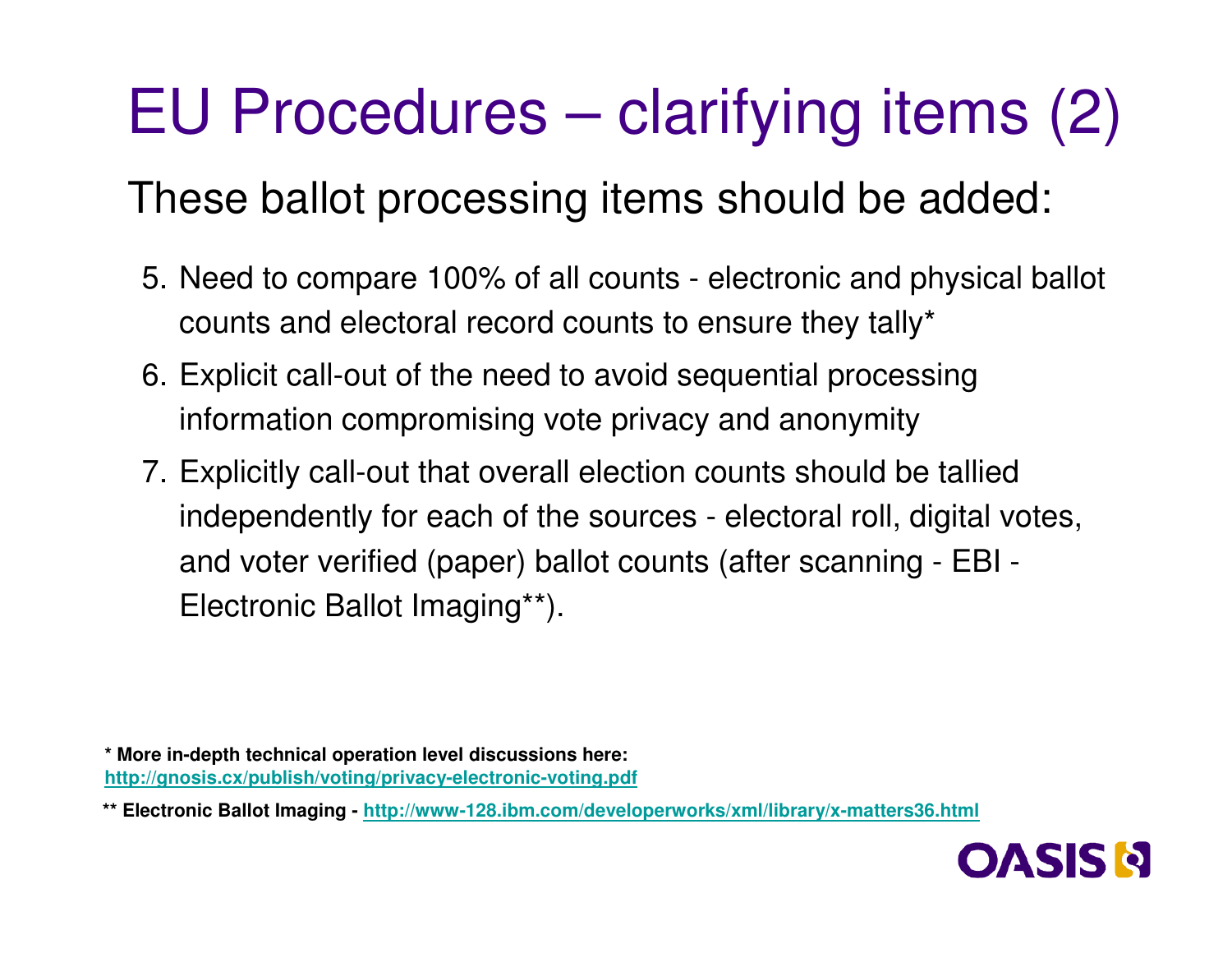#### How OASIS EML views process steps and separations

#### Election:

- Candidates
- Ballot / Referendum
- Voters
- Voting
- Results
- Audit

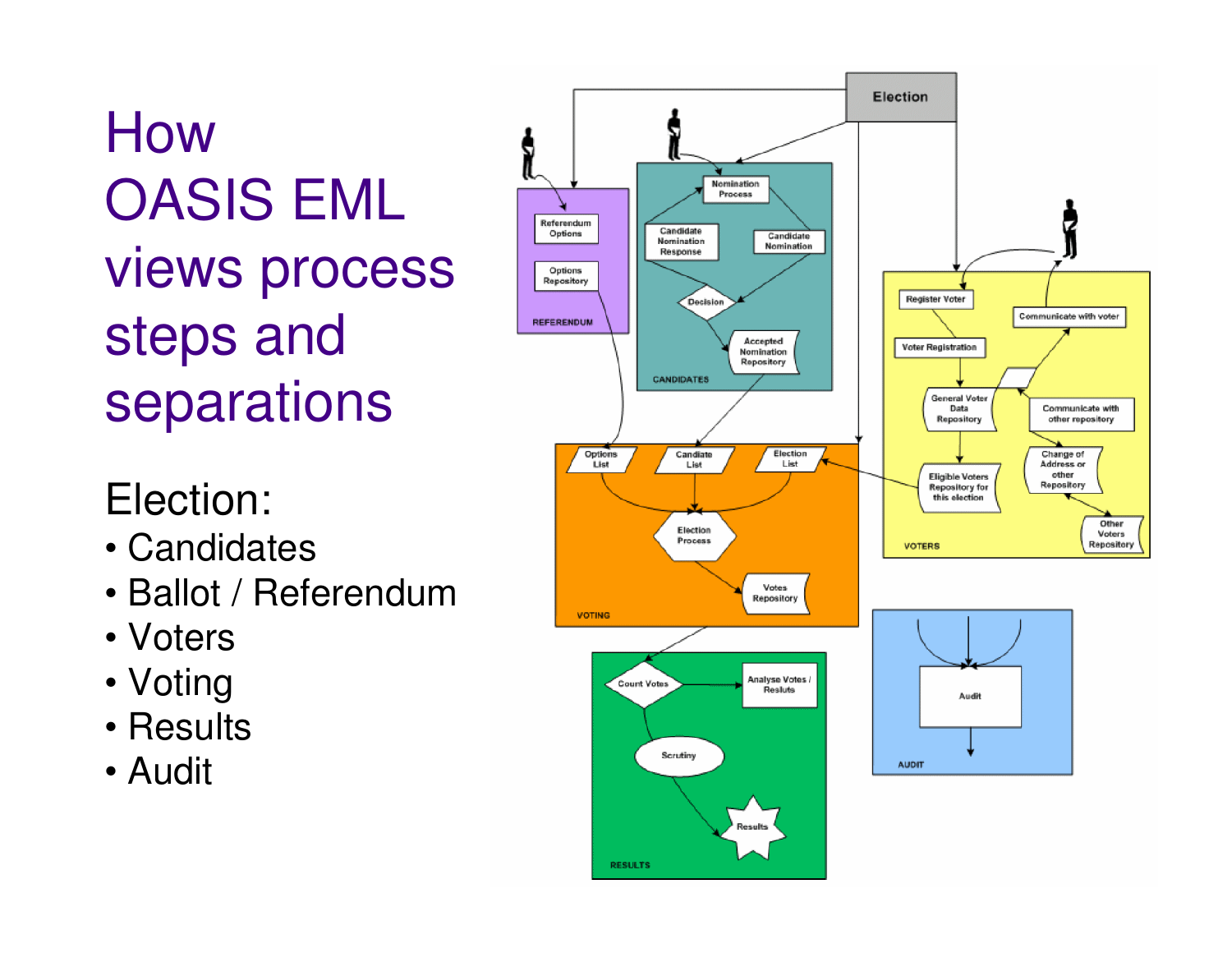#### Procedural requirements

- •• One implementer cannot supply solutions across more than one layer or process
- • Each layer must be autonomous and passes information to next layer in open formats that can be inspected and verified
- •• Software involved must be published to open source
- • Physical separation of layers and devices associated with them

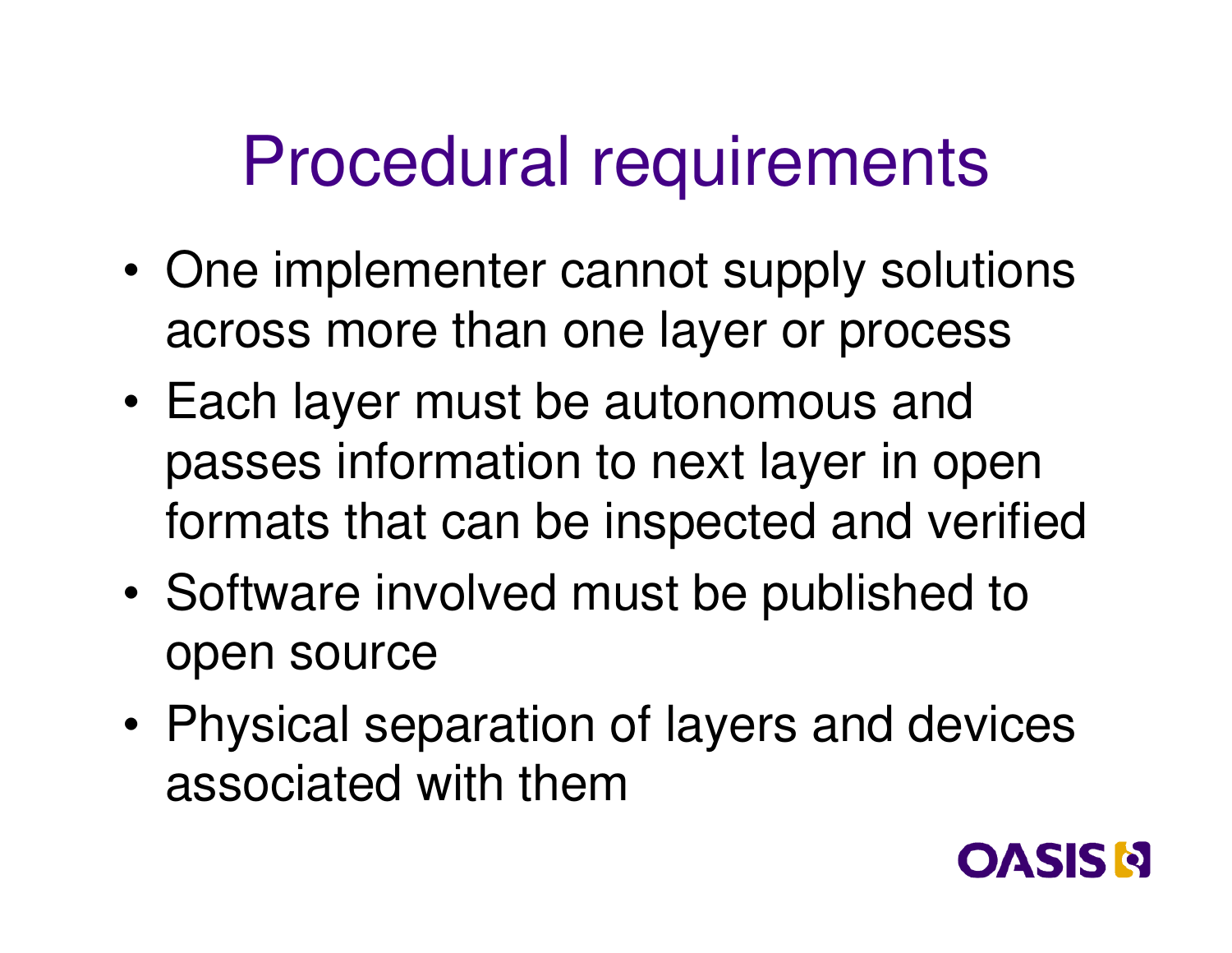#### Process Overview

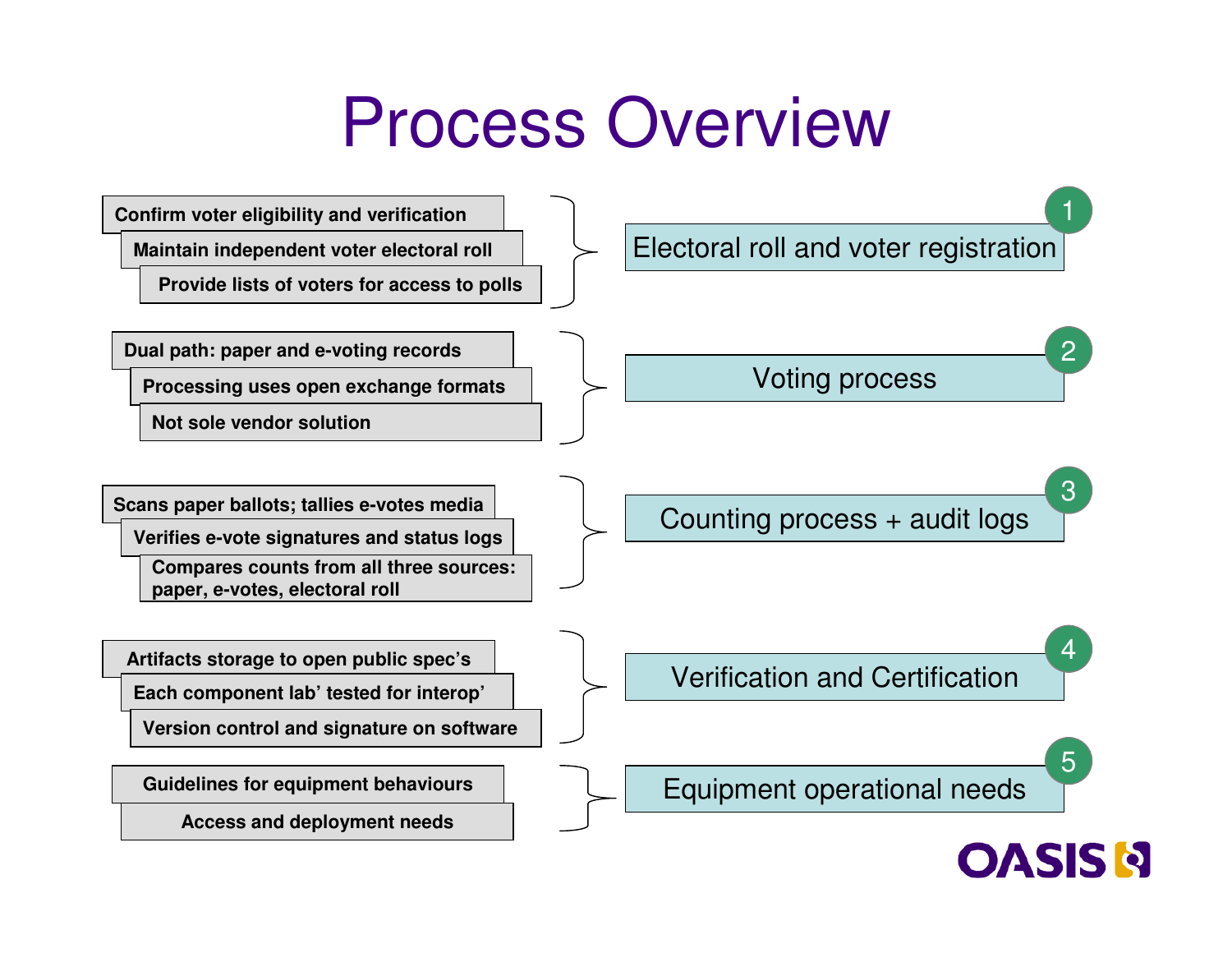## OASIS EML process details

- • The OASIS EML provides details for each part of voting process (see specification for exact details)
- Next few slides show how these can be applied to <sup>a</sup> trusted logic voting process







**more process details – NIST / HAVA:** http://vote.nist.gov/TGDC/Process%20Model%2020050223.pdf

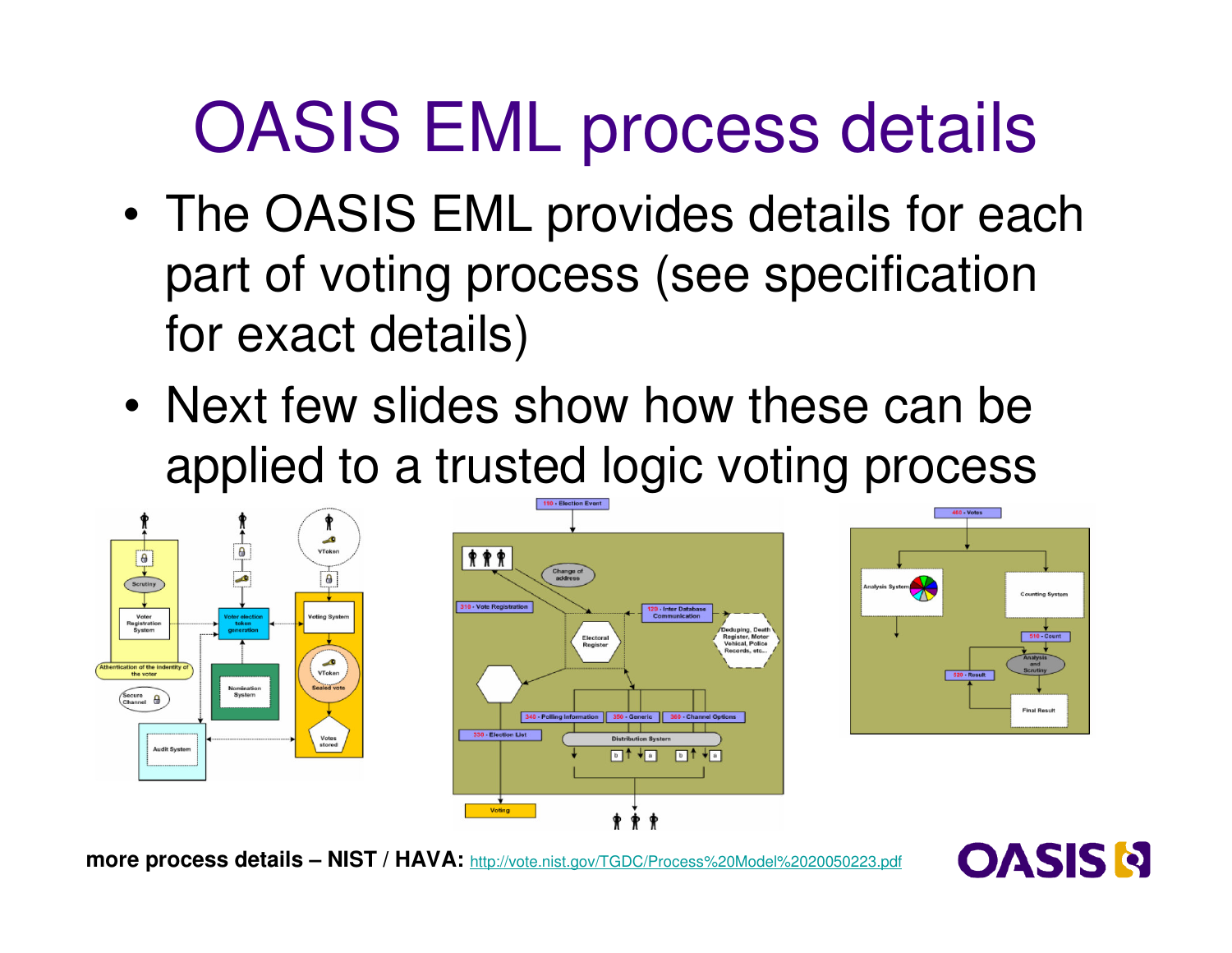#### Projected US implementation flow j

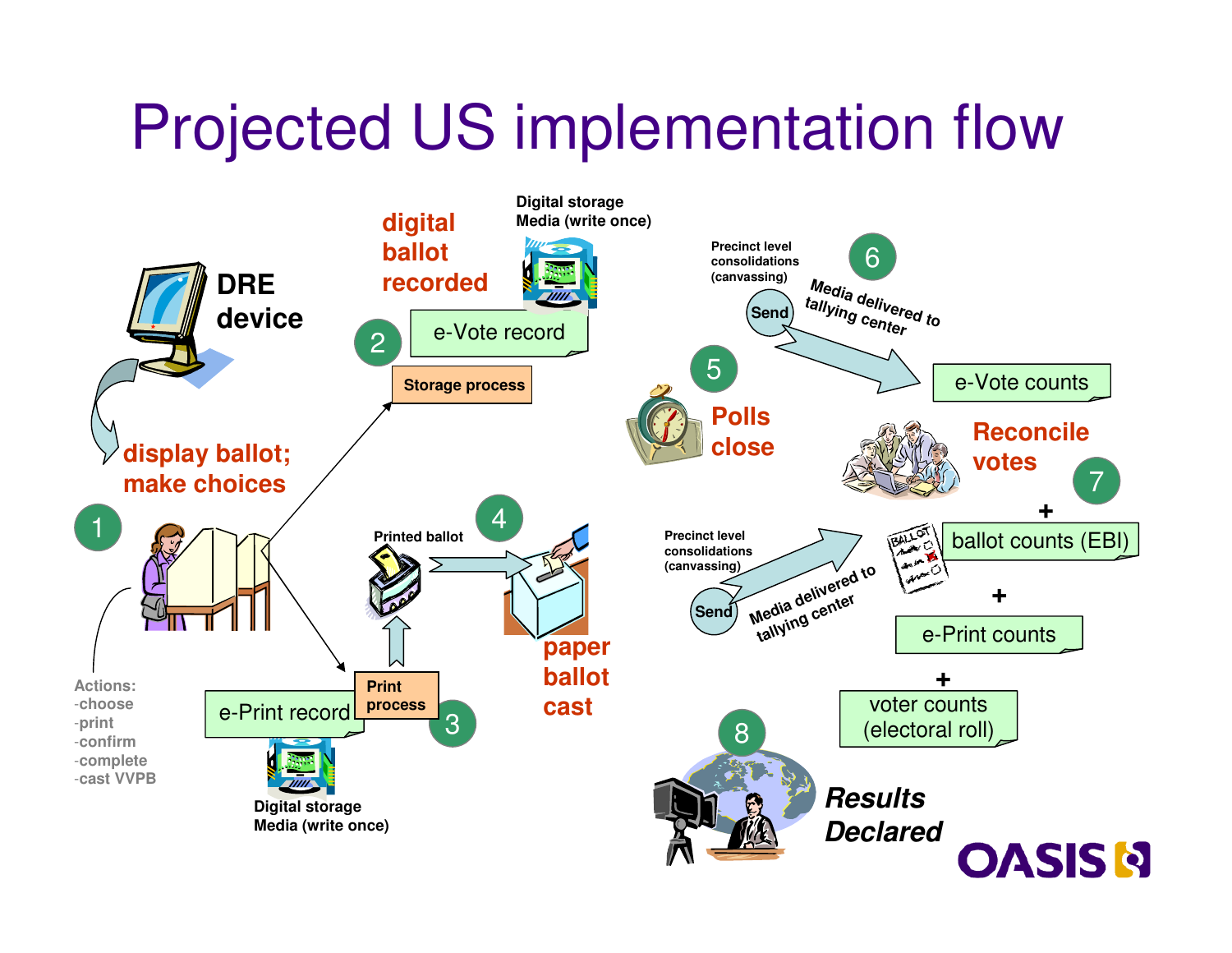#### Action Process : Voting

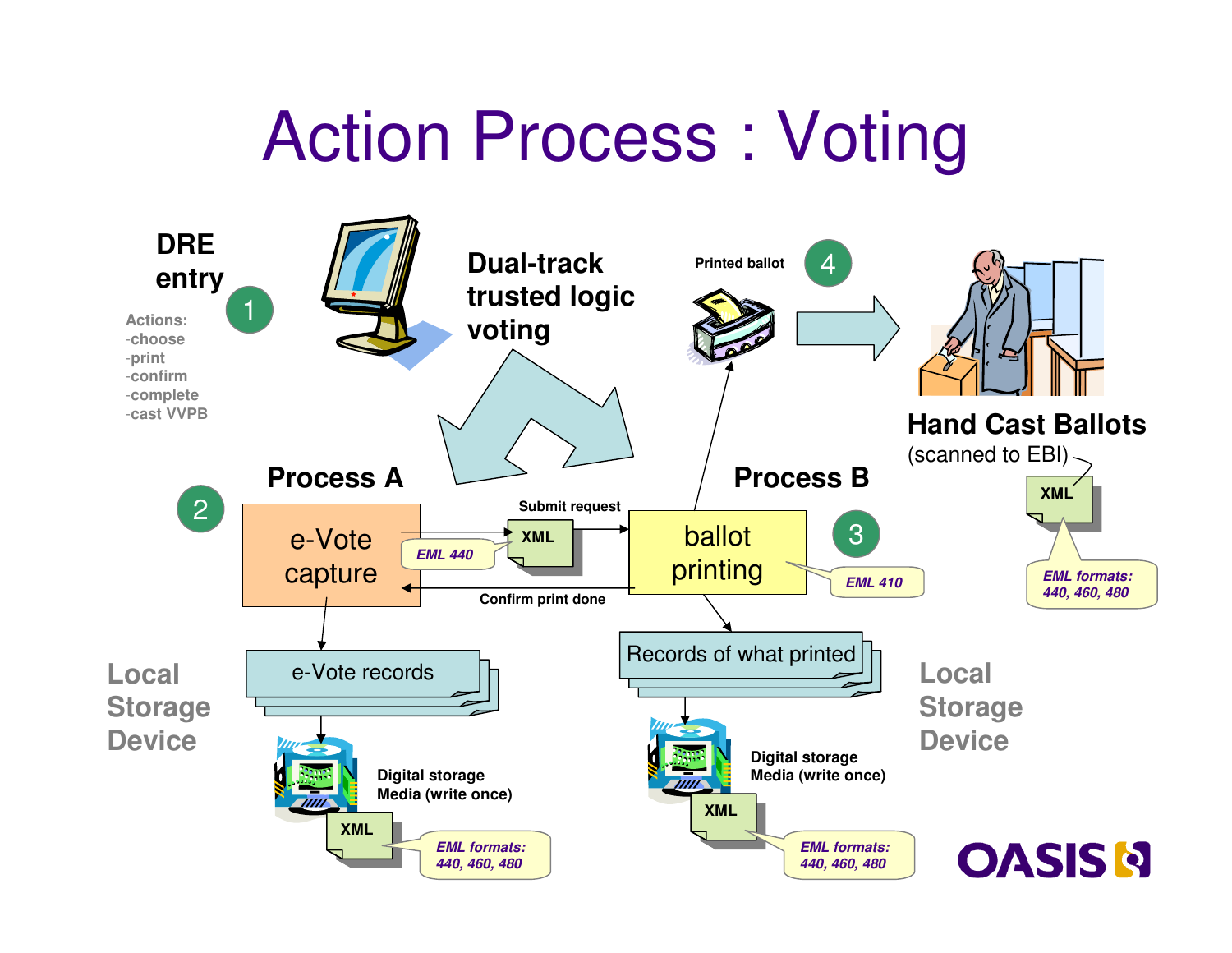#### Action Process : Counting



**\*Electronic Ballot Imaging - http://www-128.ibm.com/developerworks/xml/library/x-matters36.html**

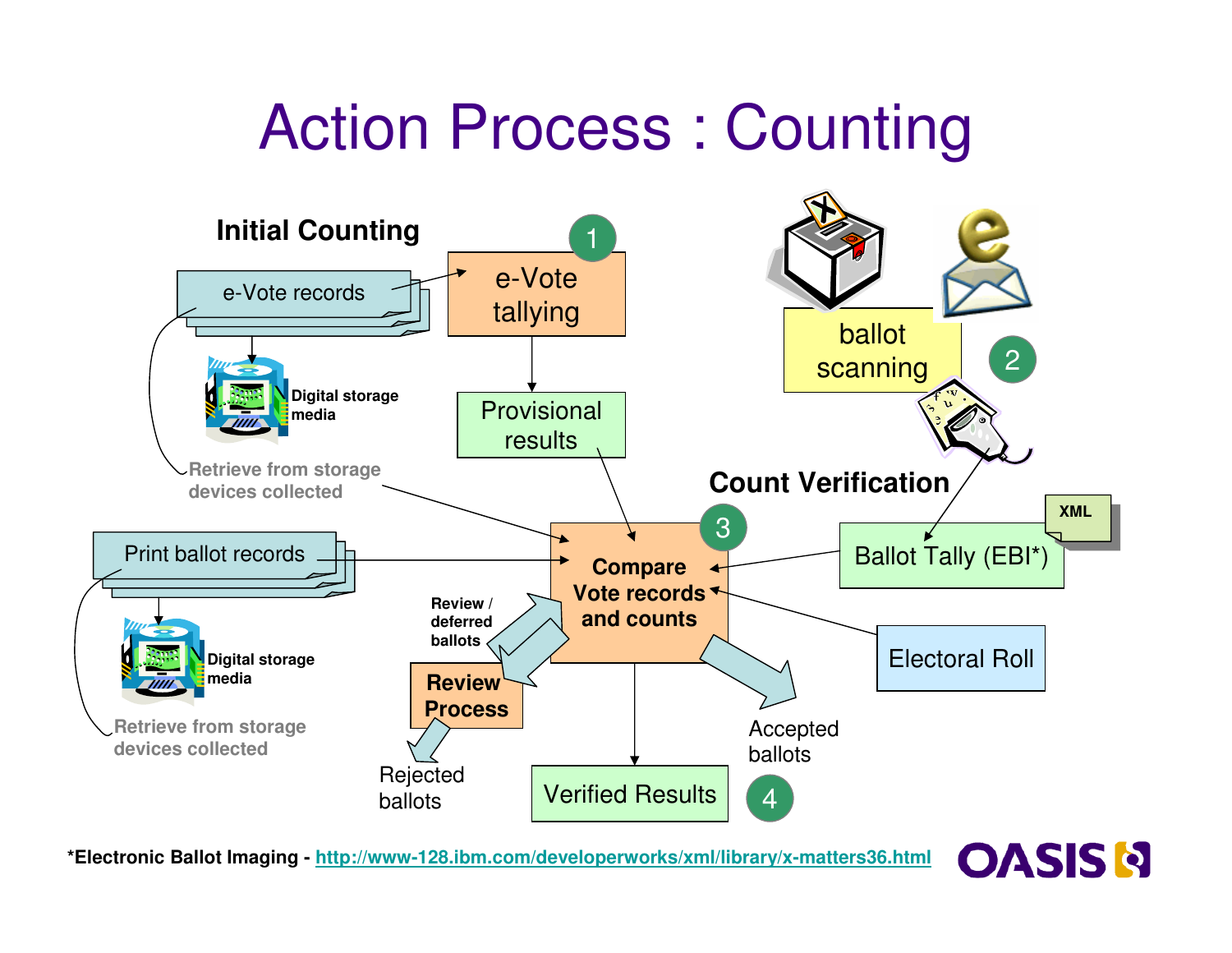#### Action Process : Voter Verification



**OASIS N**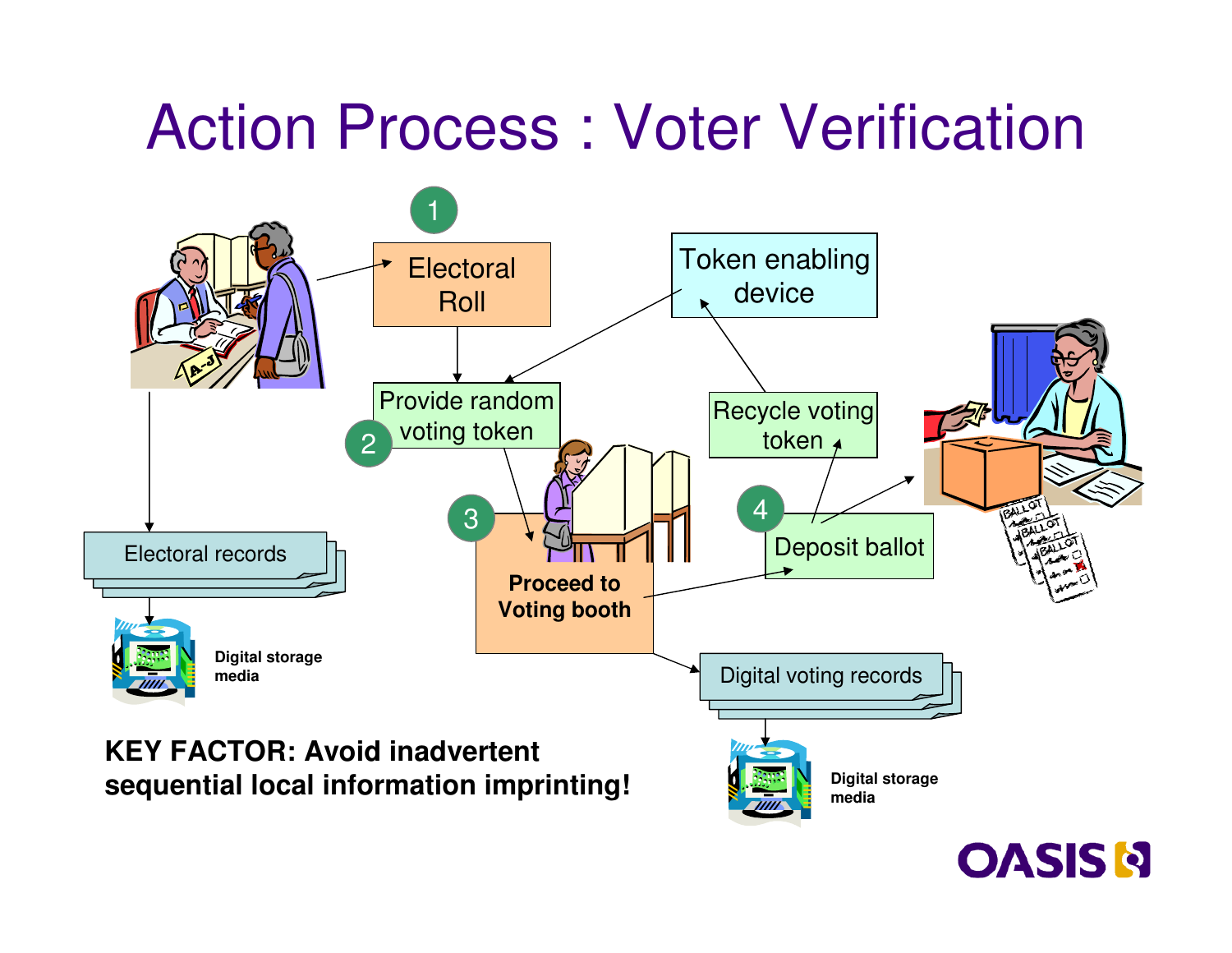## Creating an open marketplace

- Open *trusted logic voting (TLV)* that underpins voting in the digital age
- A healthy and open marketplace where <sup>a</sup> broad range of service providers can deliver solutions to citizens, using off-the-shelf cost-effective components, that support and enhance the voting system and experience
- Based on open specifications that have free use licensing and not encumbered by any specific proprietary technology
- Inform and guide legislators and administrators

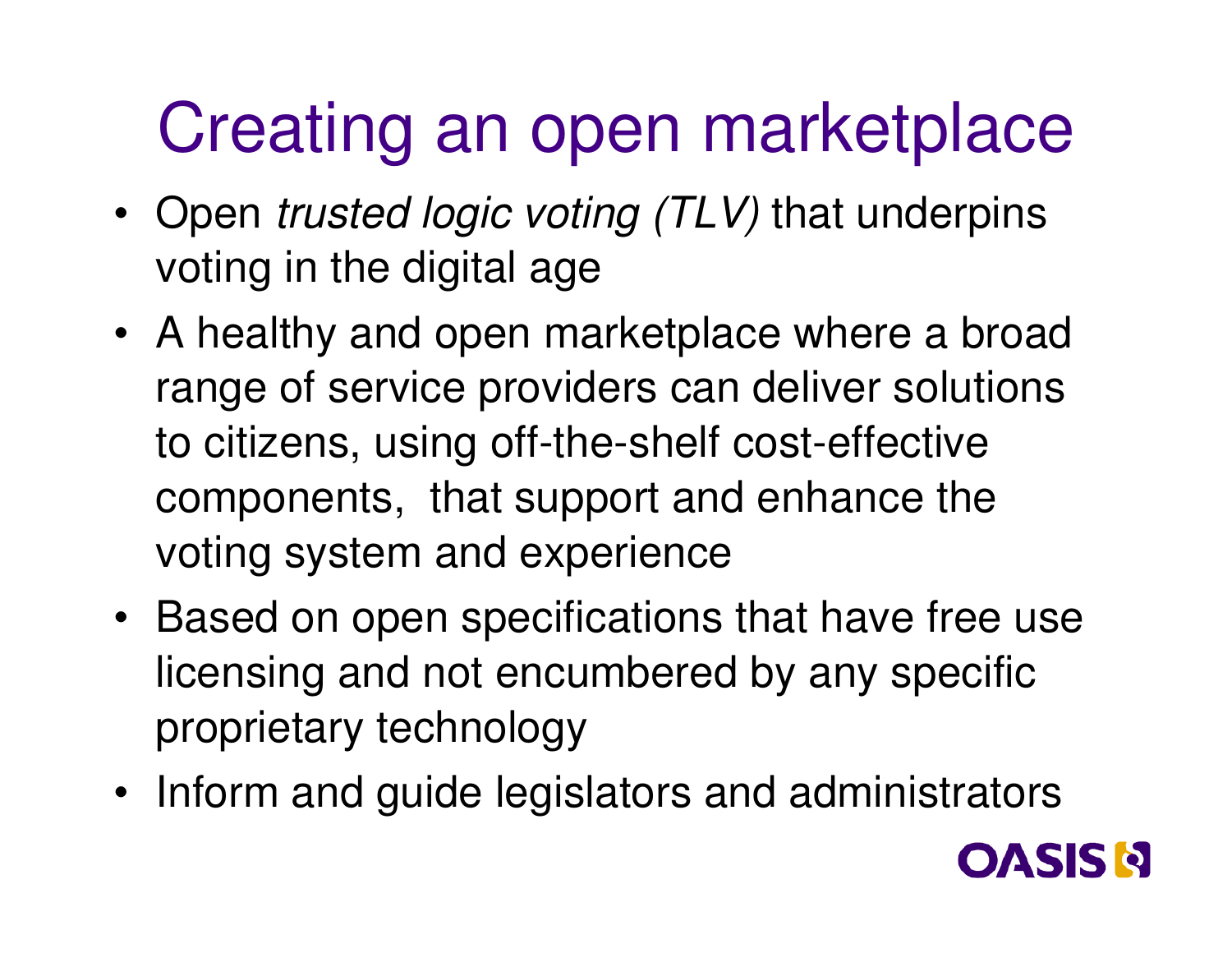#### **TLV Implementation Components**

- 1. Voter registration and ballot day sign-in separate system, with separate counts and reporting at end of day. Providers voters with access to voting system to cast their ballot; uses OASIS EML formats
- 2. Separate Voting system that voters access to select choices, make vote, passes choices to VVPAT printing system, creates electronic record of vote (uses simple ballot-ID to provide crosscheck and realtime auditing). Supports disabled access and multilingual access.
- 3. Ballot printing system creates paper record, and printing audit electronic record. Voter confirms paper ballot detail, and casts vote into ballot box. Ballot-ID printed on ballot; ballot is scanned into EBI\*.
- 4. Real-time counting after polls close provides 100% crosscheck via ballot-ID between counts from 1), 2) and 3). Takes OASIS EML records and counts them. Counting software is open source. Using 3 separate count systems – gives banking system level of robust auditing and trust.
- 5. The goal is to provide the underlying functions as OSI and then allow solution providers to provide localization and value-add above t hat.

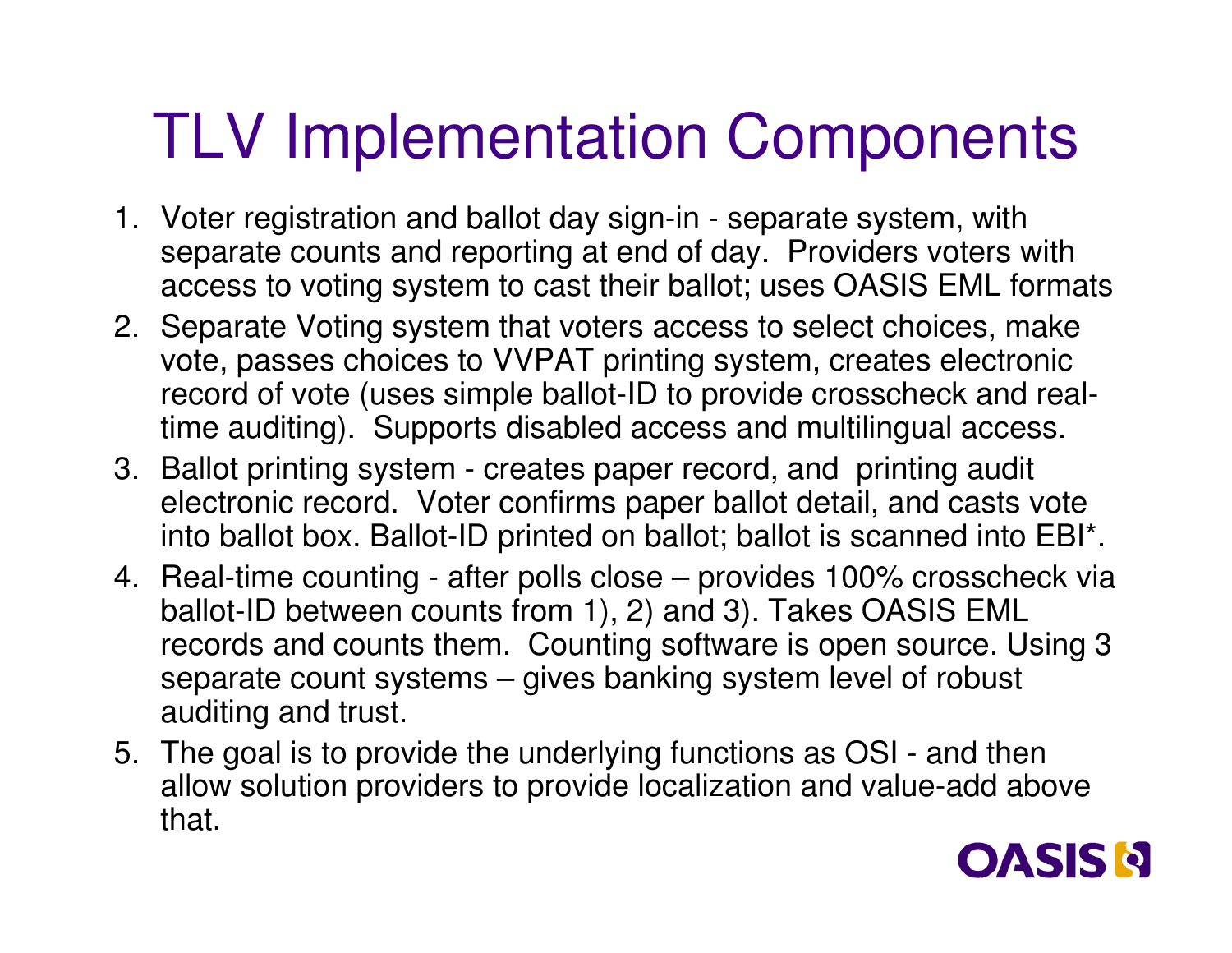## Summary – What EML supports

- • Allows implementation of *trusted logic process* combining paper and digital ballots
- Details of the core elements and their interactions, safeguards and cornerstones
- • Mechanisms and separations to secure process and provide audit crosschecks
- XML required to run all the exchanges
- •• Open international public specifications

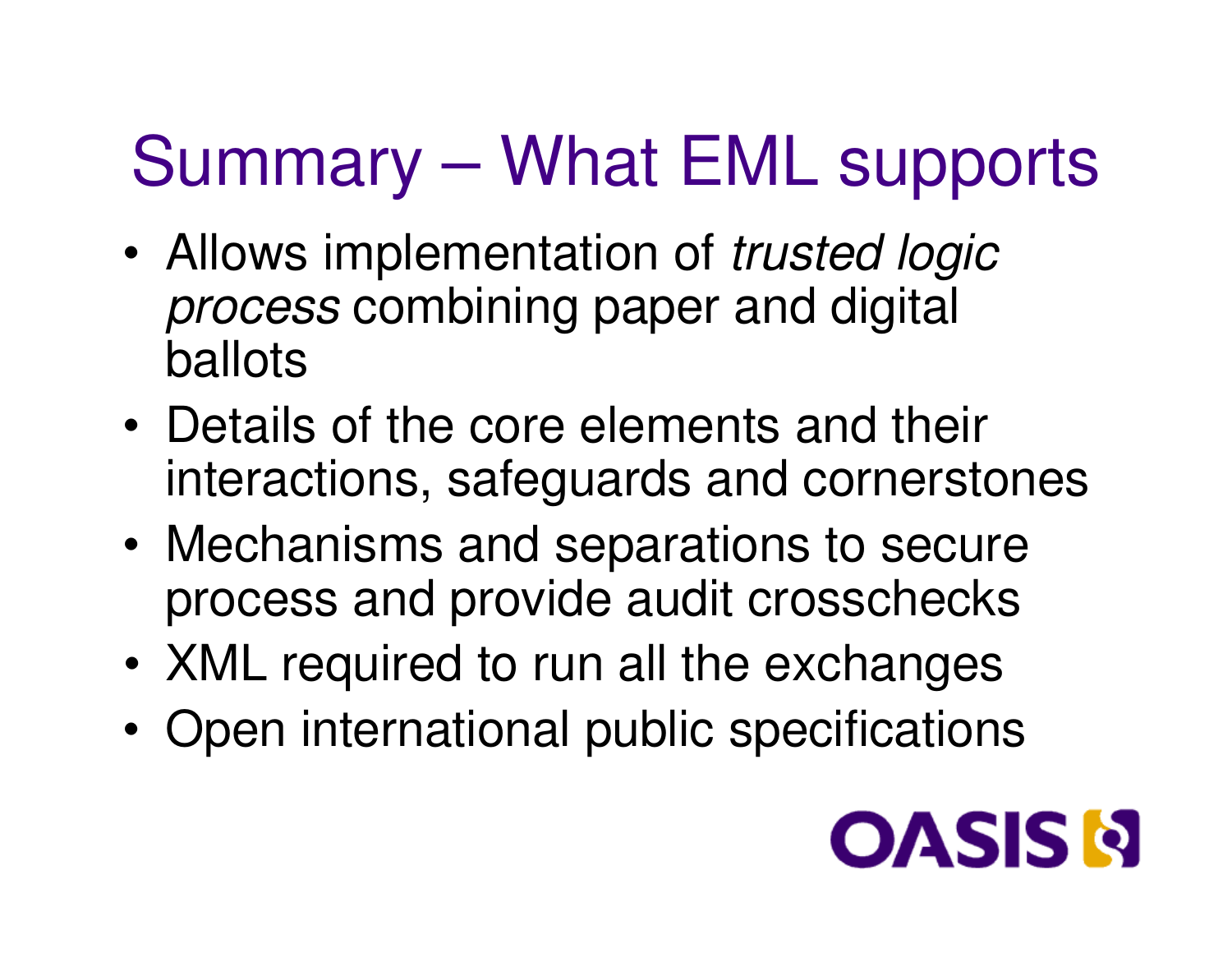## Useful Resources

- •• Website of Professor Rebecca Mercuri - http://www.notablesoftware.com/evote.html
- • Brookings Institute Report - Agenda for Election Reform http://www.brook.edu/comm/policybriefs/pb82.htm
- •• CalTech site on ensuring voting integrity - http://vote.caltech.edu/reports
- • NYVV - Advantages of ballot scanners over DREs http://www.nyvv.org/paperballotVsDRE.htm
- •Analysis of counting irregularities in US elections - http://ideamouth.com/voterfraud.htm
- • MIT Study on accuracy of voting systems http://vevo.verifiedvoting.org/vendors/studies/20040601\_Ansolabeherepaper.pdf
- •• Verified Voting site <u>http://www.verifiedvoting.org</u>
- • West Virginia procedures for optical scanning ballots http://www.wvsos.com/elections/eday/procedureselectronic.htm
- •• Administration and Cost of Elections (ACE) - http://www.aceproject.org/main/english/index.htm
- •Anecdotal reporting on 2004 US elections - http://www.lionsgrip.com/voting2004.html
- •• NIST Glossary of Terms document – http://vote.nist.gov/TGDC/voting glossaryv2Feb28.doc
- •• IEEE P1622 - <u>http://grouper.ieee.org/groups/scc38/1622/p1622\_documents.htm</u>
- •• Overview of EML: http://www.idealliance.org/papers/xmle03/slides/spencer/spencer.ppt
- •Technical aspects vote processing: http://gnosis.cx/publish/voting/privacy-electronic-voting.pdf
- •• Trusted Logic Voting: <u>http://drrw.net/backup/Trusted-Ballot-Processing-Nutshell.pdf</u>